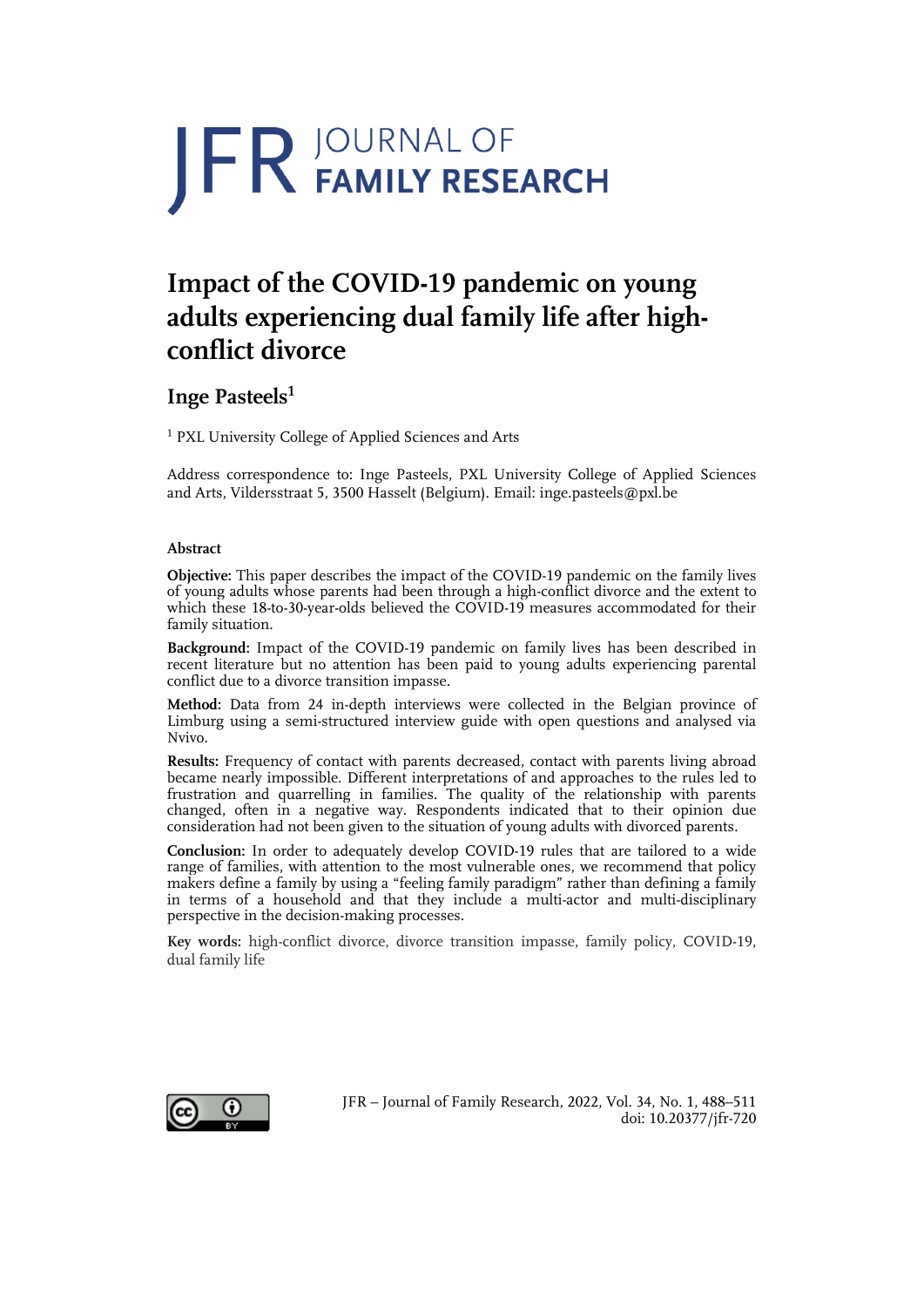#### **1. Introduction**

Since the spring of 2020, Belgium, just as the rest of the whole world, has been in the grip of the COVID-19 pandemic. On 23 July 2021, almost 18 months after the COVID-19 outbreak was officially declared a pandemic, the death toll due to COVID-19 worldwide stood at 4,127,963 (World Health Organization 2021). 25,217 people have now died from the coronavirus in Belgium, with deaths peaking twice around what has been called the first and second wave, respectively, which occurred in April 2020 and November 2020 (Sciensano 2021). Since March 2020, the government has been taking measures to combat the pandemic, which have shaken up everyday life for everyone in Flanders. On 17 March 2020, a so-called semi-lockdown was announced, with all schools and non-essential shops being forced to close. People were still allowed to go outside for exercise. From that point on, working from home became standard practice in Belgium. All non-essential travel was prohibited, as was non-essential travel abroad (Federale Overheidsdienst Binnenlandse Zaken 2020a; Federale Overheidsdienst Binnenlandse Zaken 2020b).

People were urged to limit close social interactions to a small, fixed group of people. The size and description of this group varied throughout the pandemic, depending on the degree to which COVID-19 statistics were cause for alarm. Such a group of people who could continue to interact socially without practicing social distancing or taking precautionary measures such as wearing face masks is known as a "social bubble". Initially, such a social bubble consisted of one's core family or people living in the same household. Typically, measures were formulated in generalising language and did not distinguish between types of families, which means that they did not provide concrete guidelines for children or young adults with divorced parents who might alternate between two different households. During some periods, households were allowed to meet no one, one person or multiple people from outside the household without any restrictions, who were also known as "hug buddies (knuffelcontact)". Again, no distinction was made on the basis of family size or composition and, consequently, there were no specific rules for single-parent families or newly blended families. Only for those living alone, more lenient rules were introduced during the second wave in autumn 2020, temporarily allowing two hug buddies instead of one in order to limit social isolation and associated mental effects of the pandemic (Federale Overheidsdienst Binnenlandse Zaken 2020c; Federale Overheidsdienst Binnenlandse Zaken 2020d).

After all, there was no doubt that the COVID-19 pandemic not only presented physical health risks, while causing mortality rates to rise, but also directly tested the mental health of all members of society through the loss of loved ones or fear of being infected and the dire consequences hereof. Indirectly, however, the pandemic also affected everyone's mental well-being, as it impacted on many areas of people's daily lives (Lebow 2020a). This impact, though, was not the same for everyone. In Austria, Pieh et al. (2020) found that the COVID-19 pandemic had a negative impact on the mental wellbeing of all adults, but that the effect tripled for those who rated the quality of their partner relationship negatively as opposed to positively. The effect on the mental wellbeing of single people was somewhere in between. In line with these findings, Donato et al. (2021) showed that couples who were satisfied with their partner relationship were able to successfully deploy coping mechanisms to safeguard their mental well-being and counter the harmful effects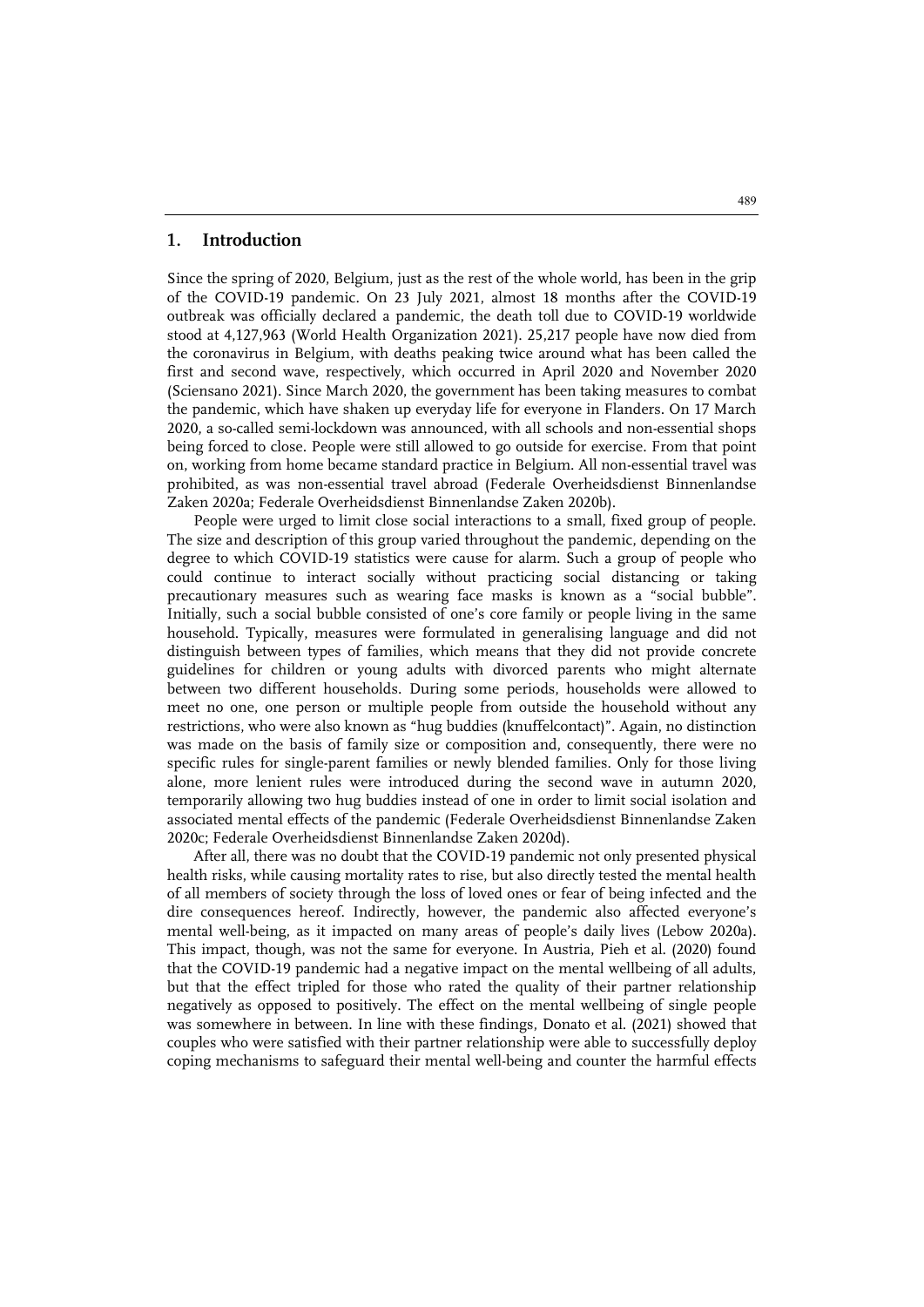of the COVID-19 pandemic, in contrast to couples who reported being dissatisfied in their partner relationship.

In addition to adults, children and adolescents were also severely affected by this pandemic, as they were forced to deal with significant changes in their family life and school life, whilst also being at a crucial developmental stage in their lives. In addition, the rules put in place by the government were not well suited to children or young adults with divorced parents, as family life, for them, was rarely confined to a single household, which was the thinking behind the rules. In fact, the majority of children who experience a parental divorce live in two households afterwards, which makes their family life a dualfamily-life experience (Pasteels 2020; Pasteels & Bastaits 2020). In these new families, different rules may apply with regard to upbringing and different arrangements may be made about the daily functioning of the family. Children are expected to be flexible enough to know these rules and agreements in both families and to observe them as they would in any family. Difficulties may arise if the views on compliance with the government's COVID rules in these two-parent families make different demands on children that may even be incompatible. For example, alternating between both parents' households may be complicated by the ban on non-essential travel, as this rule did not initially include any specific provisions for children or adolescents with divorced parents. Geographical distance could also be an obstacle preventing young adult children to alternate between households, since in Belgium, as in many countries, public transportation systems were also severely impacted by the pandemic (Lebow 2020a; Lebow 2020b).

Children or adolescents who were part of newly blended families faced additional challenges, with 60% of divorced fathers and 50% of divorced mothers living with a new partner within five years (Pasteels 2020). In concrete terms, when their parent enters into a new relationship, children will get to know a step-parent and, possibly, step-siblings and half-siblings who may have different living arrangements. One in ten divorced men and women live in a household with several children who do not have the same biological parents (Pasteels 2020). If all step-siblings also want to keep seeing their other parent, the social bubble quickly balloons, which may again lead to disagreements about following the rules, as such a large, chained social bubble is not in line with the spirit of the rules.

When relationships between divorced parents are neutral or even good, reaching a consensus on compliance with COVID-19 rules, and especially on the definition of the social bubble, is likely to be easier. We can therefore assume that harmonious family systems are also a protective factor for the negative effects of the pandemic on well-being, perhaps especially for children and adolescents with divorced parents. After all, research has frequently shown that a neutral or positive relationship between parents is important for the well-being of children, also and especially after divorce. In contrast, protracted litigation and conflict due to child-related disagreements seem to be the most harmful on children and parent-child relationships after divorce (e.g. Grych 2005; Johnston & Roseby 1997; Stewart 2001).

An additional pitfall was the impact of the rules on the preparedness of psychological and social support services that may have been in place prior to the pandemic to reverse pre-existing and escalating conflict situations or to mitigate the mental impact of such situations. Most support services became less effective - at least temporarily - due to the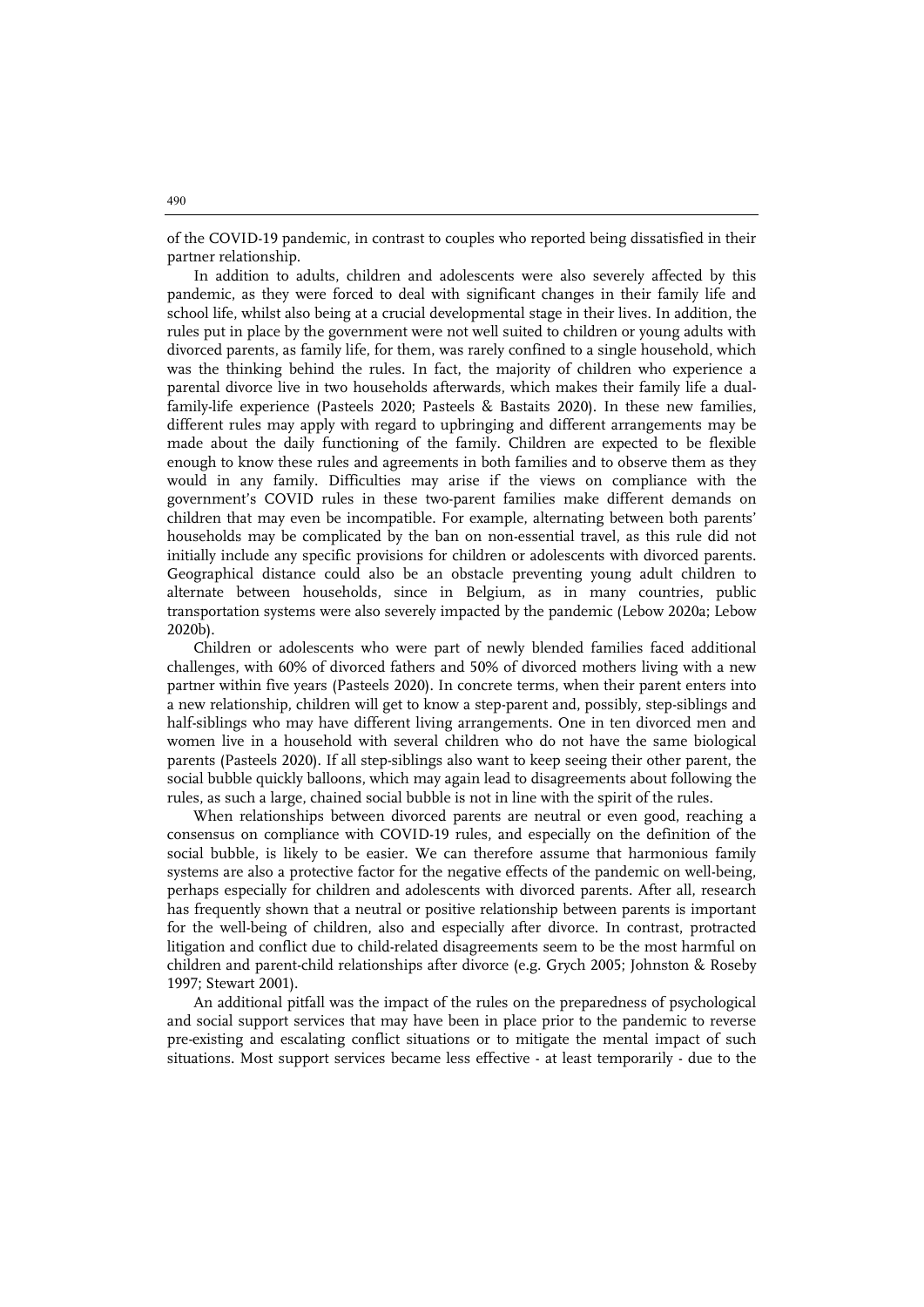COVID-19 rules, thus, further eroding the coping capacity of adults, adolescents and children, and this at a time when the burden on all members of the family system was increasing due to the experience of the COVID-19 pandemic.

This suggests that government action at the time of the pandemic had a cumulative impact. On the one hand, the restrictions aimed at containing the pandemic and all its consequences increased the burden on all members of society; on the other hand, services and assistance, both private and governmental, were forced to scale down at a time when professional support was more necessary than ever. Children and adolescents with parents involved in a high-conflict divorce seem to be especially vulnerable during this pandemic because, firstly, the rules are not tailored to their situation, secondly, they lack the protective factor that a harmonious family system can be, and thirdly, professional help from outside is limited. The latter is in line with the Dominelli et al.'s (2020) assertion that particular attention should be paid to the most vulnerable members of society, as they will suffer more than others from the adverse effects of such a global crisis if the services and guidance they can usually count on are scaled back.

#### **2. Family life and the COVID-19 pandemic**

Recent literature on the COVID-19 pandemic highlights its impact on family life. In addition to the direct impact of the loss of loved ones and the accompanying period of mourning that a family goes through, there are also the economic consequences such as increased unemployment and financial vulnerability. On top of that, family life itself also changed immensely and came under pressure. First of all, the COVID-19 restrictions permanently confined many family members at home, as working outside the home had to be avoided as much as possible, schools were closed and leisure activities were interrupted. Many adolescents who would usually have lived in student accommodation on weekdays went back to live with their parents full time. In addition to the permanent presence of all family members, which meant a structural change in everyday life, there were also process changes through the additional tasks that now had to be done at home, amidst the other family members. For example, people now had to do their daily job, assist their children with their schoolwork and take care of infants at home (Lebow 2020a; Lebow 2020b). Because of these additional parenting responsibilities, both internal and external role conflicts were experienced, which increased the risk of parenting disagreements and arguing about household chores in many families. Day-to-day family life had to be reinvented. In addition to the health risk posed by the COVID-19 pandemic, which was widely reported in the media, the challenge of adapting family life to this new reality brought a lot of additional stress (Levkovic & Shinan-Altman 2021).

These additional parenting responsibilities were especially difficult for single parents, as the family's coping capacity rested squarely on their shoulders during the pandemic. Iztayeva (2021) showed that single fathers experienced many problems in combining their dual role of breadwinner and caregiver, especially in jobs that allowed for less flexibility. The extended family that these fathers normally call on to support their parental role was not there, which exacerbated the work-family conflict. According to this study, dealing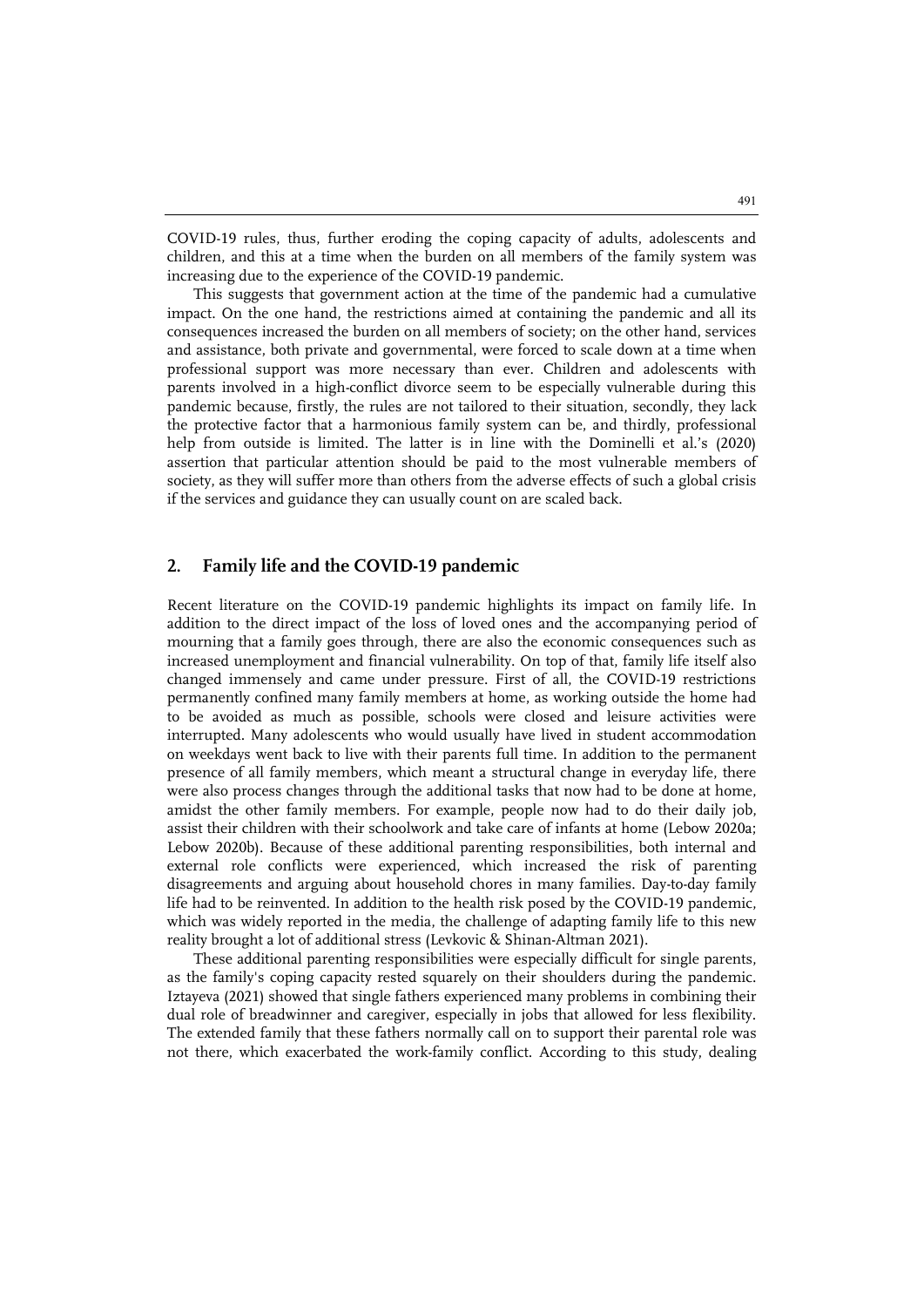with the other parent presented another risk of conflict escalation due to the pandemic, as the highly specific rules imposed in response to the pandemic proved to be a stumbling block in many co-parenting relationships (Iztayeva 2021).

Reaching consensus on how to deal with the rules requires communication, flexibility and compromise, which is not always evident for couples going through a difficult divorce (Iztayeva 2021). Disagreements regarding the interpretation and/or observance of the rules can thus become a potential source of conflict escalation, putting further pressure on co-parenting relationships (Lebow 2020a).

After all, divorced parents who do not manage to solve their disputes and end up in a high-conflict divorce are, in time, often trapped in what the literature calls a "divorcetransition impasse", which is often caused by an underlying resistance to change. "The parents are unable to make use of the divorce to resolve issues within or between themselves and are frozen in transition. In effect, the form of the custody dispute becomes their new pattern of relationship" (Johnston & Campbell 1988: 7). Some degree of flexibility and the ability to collectively problem-solve and compromise are then often tricky issues in these high-conflict divorces.

In approximately 10% to 15% of families, inter-parental conflict can continue to define the separated couple despite the passage of time (Amato 2001; Grych 2005; Shifflett & Cummings 1999; Stewart 2001). Large-scale research in Flanders confirmed international findings: 13% of all divorces involving children result in a high-conflict divorce, in which the separation is marred by conflict and in which both parents continue to have a poor relationship for years after their divorce. In these high-conflict divorces, reorganising parenthood and the new family life after divorce is very difficult for parents and their children. Such divorces often have a history of gruelling legal proceedings and interventions by the police and public prosecutor, among other things, to ensure compliance with joint custody arrangements or in cases of intra-family violence. Highconflict divorces are often accompanied by long-term individual dysfunction or dysfunctional family systems and are therefore called "failed divorces" (Johnston and Campbell 1988). What is certain is that such high-conflict divorces often severely affect the resilience of families to cope with the rules necessitated by the pandemic. We know from professional support services that people involved in a high-conflict divorce benefit from clear agreements. However, an unambiguous translation of the government's COVID-19 rules to accommodate for the needs of divorced families failed to materialise.

As such, the pandemic offered new and different opportunities for conflict in divorced and remarried families where the frequency of contact between parents and children often already is at issue (Lebow 2020a). After all, children and adolescents with divorced parents were immediately confronted with the fact that the social bubble rules had been tailored to the needs of a traditional nuclear family and did not take other types of families into account. This obliged them to make intentional choices as to who would be in close contact with whom, who is included and who is excluded and therefore to designate who is in and who is out of the family system (Lebow 2020a; Lebow 2020b). It is beyond dispute that such choices are very delicate matters in family systems characterised by high-conflict divorce, with all the consequences that this entails for the quality of all relationships in such precarious family systems. The hypothesis that legislation can fuel high conflict after divorce, of which irregular parent-child contact is an indicator, which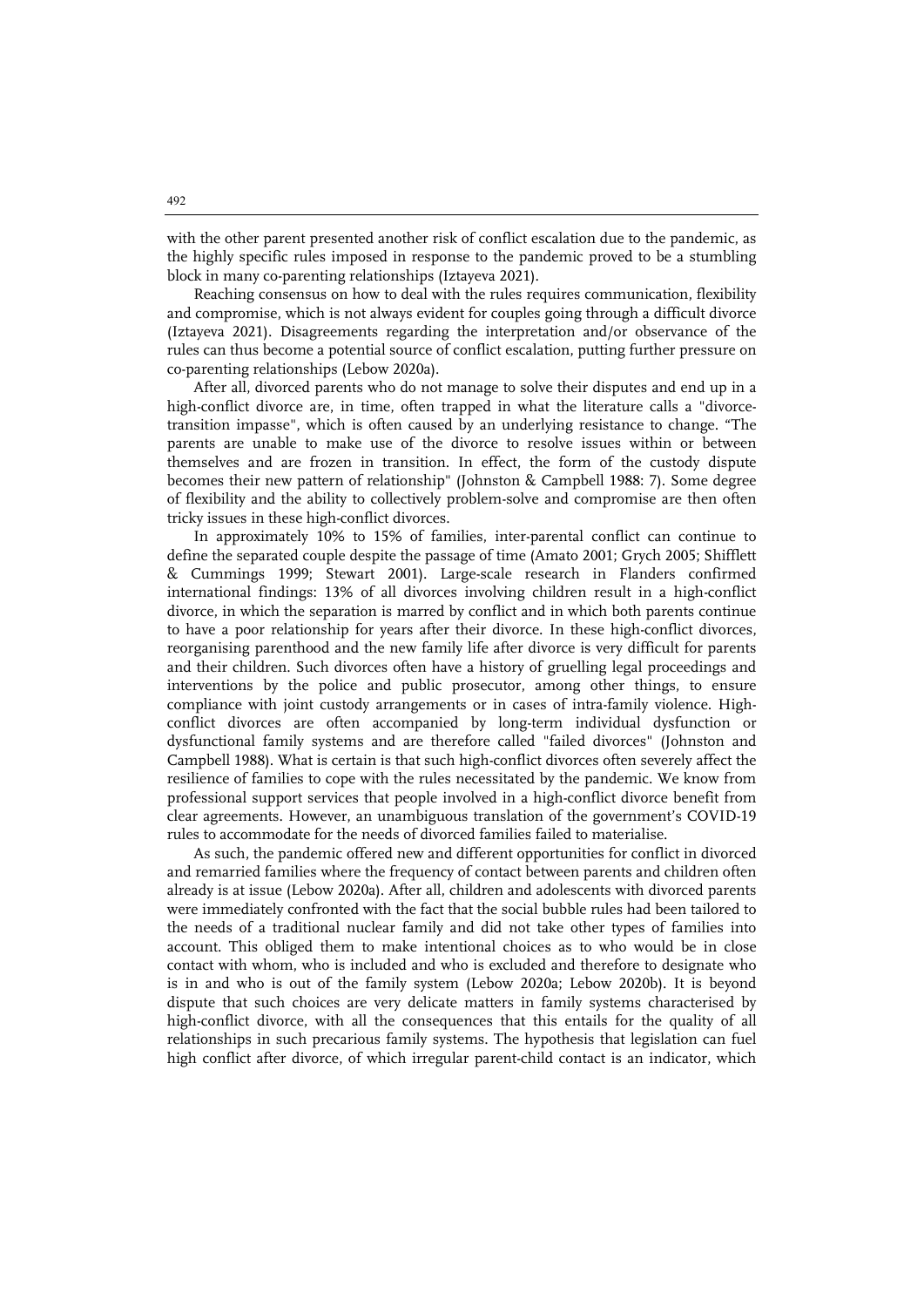then has an impact on parent-child relationships, is in line with the ecological transactional framework developed by Polak and Saini (2018) to understand the complexity of family systems.

It should also be noted that when the semi-lockdown was announced, the government failed to address the issue of dysfunctional families that were not a safe haven free from conflict and violence. This is not without risk. After all, for families who are already at risk of violence, conflict or other forms of relational difficulty, limiting opportunities to escape into the outside world or limiting social interactions and social support that might mitigate tensions is particularly dangerous. From a theoretical point of view, family violence has been described as a coping strategy or a reaction in the face of structural factors such as poverty, unemployment and isolation (Zhang 2020). High-conflictive divorces in family systems are also such a structural factor to which child maladjustment is explicitly linked (Polak & Saini 2018). This concern and theory seemed to come to fruition in the COVID-19 pandemic. After all, increased levels of family violence worldwide are already found and described as a new crisis (Taub 2020) and as a double pandemic (Bettinger-Lopez & Bro 2020). Detailed pathways between pandemics and family violence have been described and are often precisely the circumstances by which the COVID-19 pandemic affected the lives of many adults, especially given its duration (Peterman et al. 2020). Children and adolescents are particularly vulnerable, since in times of remote digital teaching, schools could hardly, if at all, fulfil their role as a radar for troubled home situations.

#### **3. Research questions**

In light of the COVID-19 pandemic and its impact on adults and children, this study addressed two main research questions. The first research question was: 1) How did young adults who experienced a high-conflict divorce in their childhood and were still living with at least one parent experience the impact of the government-imposed rules regulating social contact? This was further divided into two subquestions: 1a) What issues did they consider when making choices about whether or not to physically stay in touch with both parents and other family members? And 1b) How was the quality of relationships in the family system affected by the impact of the pandemic and the corresponding rules? In a second research question, we asked: 2) To what extent did these young adults believe that the government took account of their often complex family situation? We also examine which improvements they suggested with regard to the rules effected by the government.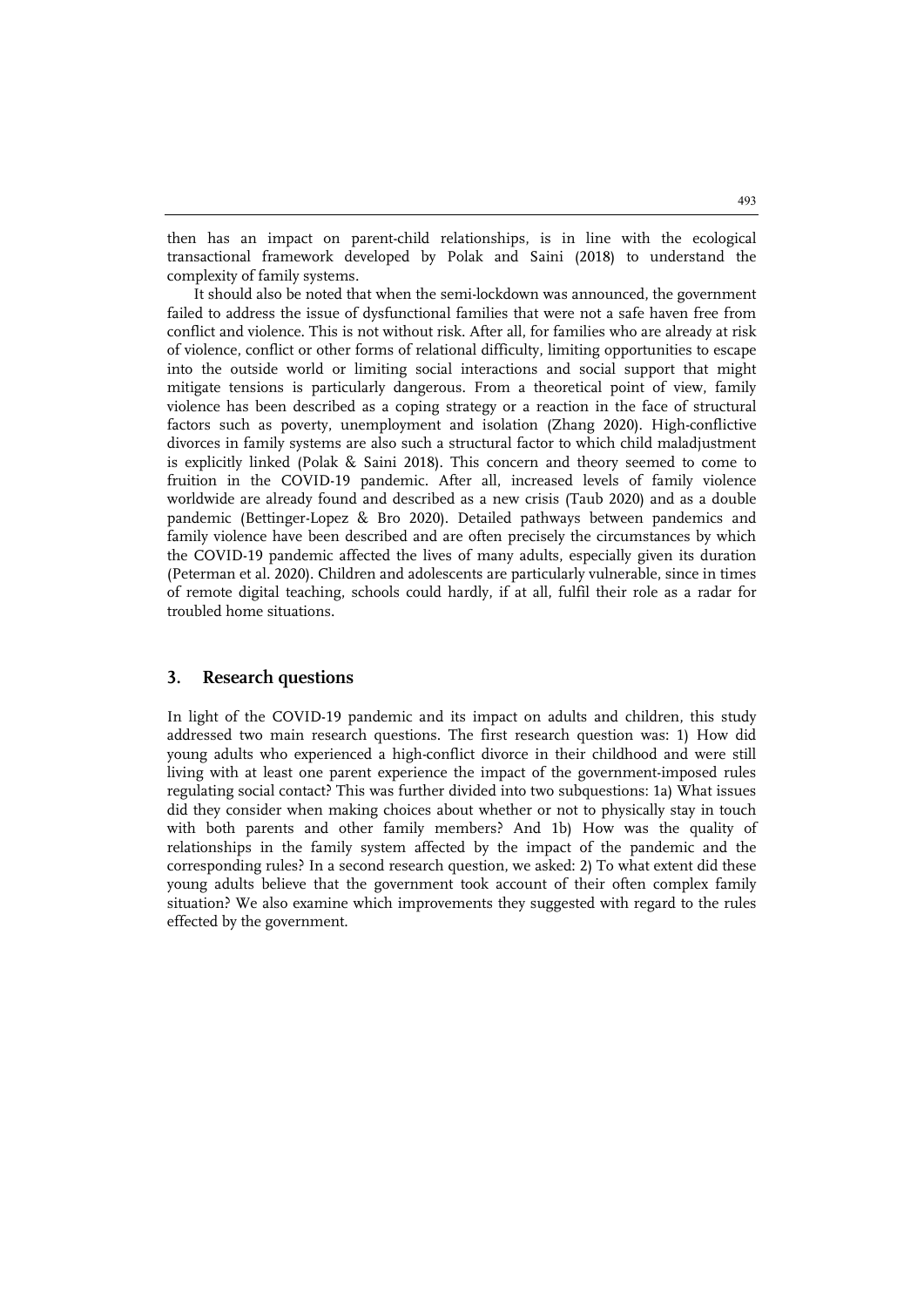#### **4. Methodology**

#### *4.1 Research design*

A qualitative research design was chosen in order to map the experiences of the target group. The data was collected between 5 and 21 November 2020 through a series of indepth interviews in the Belgian province of Limburg, the most heavily affected province in Belgium during the first wave of the pandemic. The data were collected during the second wave of the pandemic. Due to the rapidly evolving nature of the pandemic and the measures imposed by the government, the fieldwork was kept as short as possible.

#### *4.2 Sample*

Respondents for this qualitative study were recruited from the own network of 13 thirdyear students of the Social Work bachelor programme of PXL University of Applied Sciences and Arts or their social media network, who acted as interviewers. Respondents were never interviewed by the student who had introduced them, but by another interviewer who they did not know, in order to avoid socially desirable responses as much as possible, given the sensitive nature of the topic.

The target group was defined by three criteria. The respondents were, first of all, young adults whose parents had been through a high-conflict divorce. Divorces were characterized as high-conflict divorce by using a two-step approach. First, only people who perceived their parental divorce as a high-conflict one by self-evaluation, were invited to participate in the interview. Second, we started the interview by asking three questions. (i) 'How much conflict was there between your parents after the decision to break up for good? 'with an answer scale from 0 (no conflict) to 10 (a lot of conflict)?, (ii) 'How often do your parents meet each other or have contact with each other by phone, mail or chat?" measured as never or number of times per week, month, year and (iii) 'How would you describe the current relationship between your parents: 1. Very bad- 2. Bad - 3. Neither bad nor good - 4. Good -5. Very good?". All respondents included in the analytical sample were classified into three categories. The first group of eight respondents classified the level of conflict at the time of the divorce above 7 and noticed disrupted contact between their parents at the time of the interview. The second group of 12 respondents estimated the level of conflict at the time of divorce also above 7, their parents had still contact with each other at the time of interview but the current relationship between the parents was qualified as bad or even very bad by the respondent. The third and smallest group of 4 respondents considered the level of conflict at the time of divorce below 8 but the current relationship between the parents at the time of interview was qualified as bad or very bad. The assessment regarding the type of divorce stems from a previous study in which a classification of six types of divorces was developed with these three types labelled as "no contact after high conflict", "ongoing conflict" and "new conflict", considered as high conflict divorces as validated by mixed method research (Pasteels 2019).

Selected respondents had to have memories of their parents' divorce if they were very young when it happened, which - unfortunately - is usually the case with high-conflict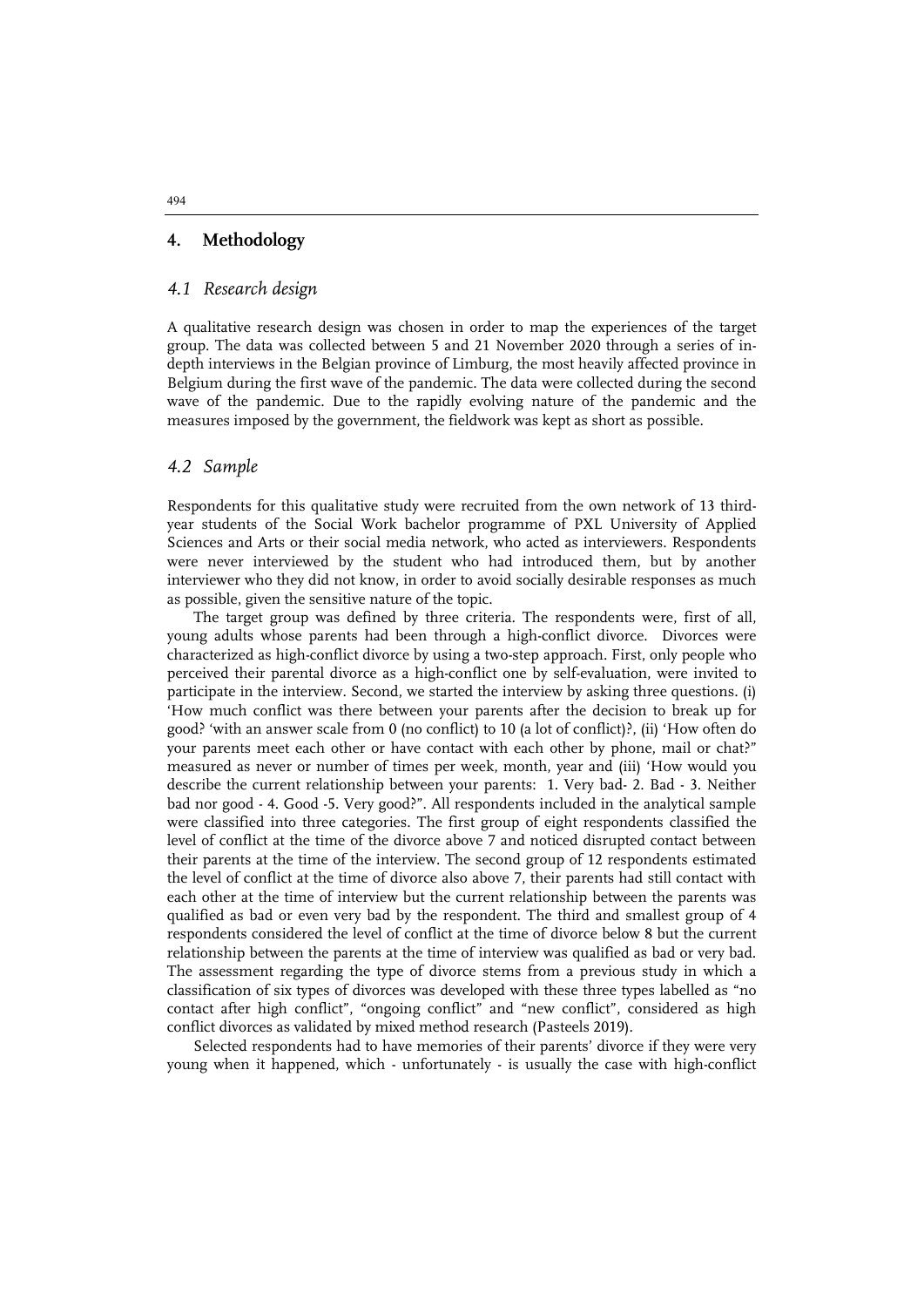divorces, as the conflict is prolonged and thus persists far beyond the actual divorce. During the interview, questions were asked about the conflicting nature of the divorce and about the relationship between the two parents in the period afterwards, in order to gain insight into their regular family life before the pandemic broke out. For all respondents, post-divorce family life had always been turbulent, and markers of high-conflict divorce known from literature (e.g. Gilmour 2004) were frequently present.

A second selection criterion was their living situation. The young people had to have lived with at least one of their parents before the pandemic broke out. If they were students, they were allowed to stay in student accommodation during the week or stay there for a longer period because of the measures imposed as a result of the pandemic.

A third criterion was the age limit, which was set at 18 to 30 years. The age of 18 was taken as the lower limit because this is the age of majority, which means their parents' consent is no longer needed for an interview, which in times of COVID-19 might be more difficult to obtain. The upper limit was set at 30 years to also include respondents who continue to live with their parents for a longer period of time. Having young adults interviewed by interviewers of a similar age proved to be very effective. In the evaluation session after the interviews, the interviewers mentioned how they felt respondents felt at ease and shared their stories without any hesitation, even when broaching delicate topics such as strained relationships with their parents or step-parents or physical violence.

In addition to these three selection criteria, the sample was purposively constructed by incorporating three stratification criteria, namely, gender, age at parental separation, and the re-partner status of their parents. Using these characteristics as stratification criteria ensured sufficient variation in the sample.

A total of 24 interviews were conducted with respondents who met the above criteria. The respondents consisted of 8 men and 16 women and had an average age of just over 21, with 22 respondents being between the ages of 18 and 23. The other two respondents were 26 and 30 years old, respectively. The average age at which the respondents experienced parental divorce was slightly below 8 years, with 16 respondents indicating that they were younger than 10 at the time of their parents' divorce and the remaining 8 being between 10 and 17 years old. For the majority of respondents, their parents' divorce was marked by years of conflict and struggle between their two parents. For 13 respondents, both parents found and moved in with new partners, with only the father finding a new partner in 4 cases, only the mother finding a new partner in 4 cases, and neither the mother nor the father finding a new partner in 3 cases.

#### *4.3 Interview questions*

The interview was designed as a semi-structured interview with open questions. Two open questions were asked about the impact of the COVID-19 pandemic on family life. The first question is as follows: "How has the COVID-19 pandemic, and the March and April lockdown in particular, affected your family life?" The second question was directed at the COVID measures in light of the specific family situation in which the respondent lived and was asked as follows: "Do you think that the rules take into account the specific situation of young adults of divorced parents?" Respondents were given the opportunity to give an open answer to both questions, after which the interviewer asked several follow-up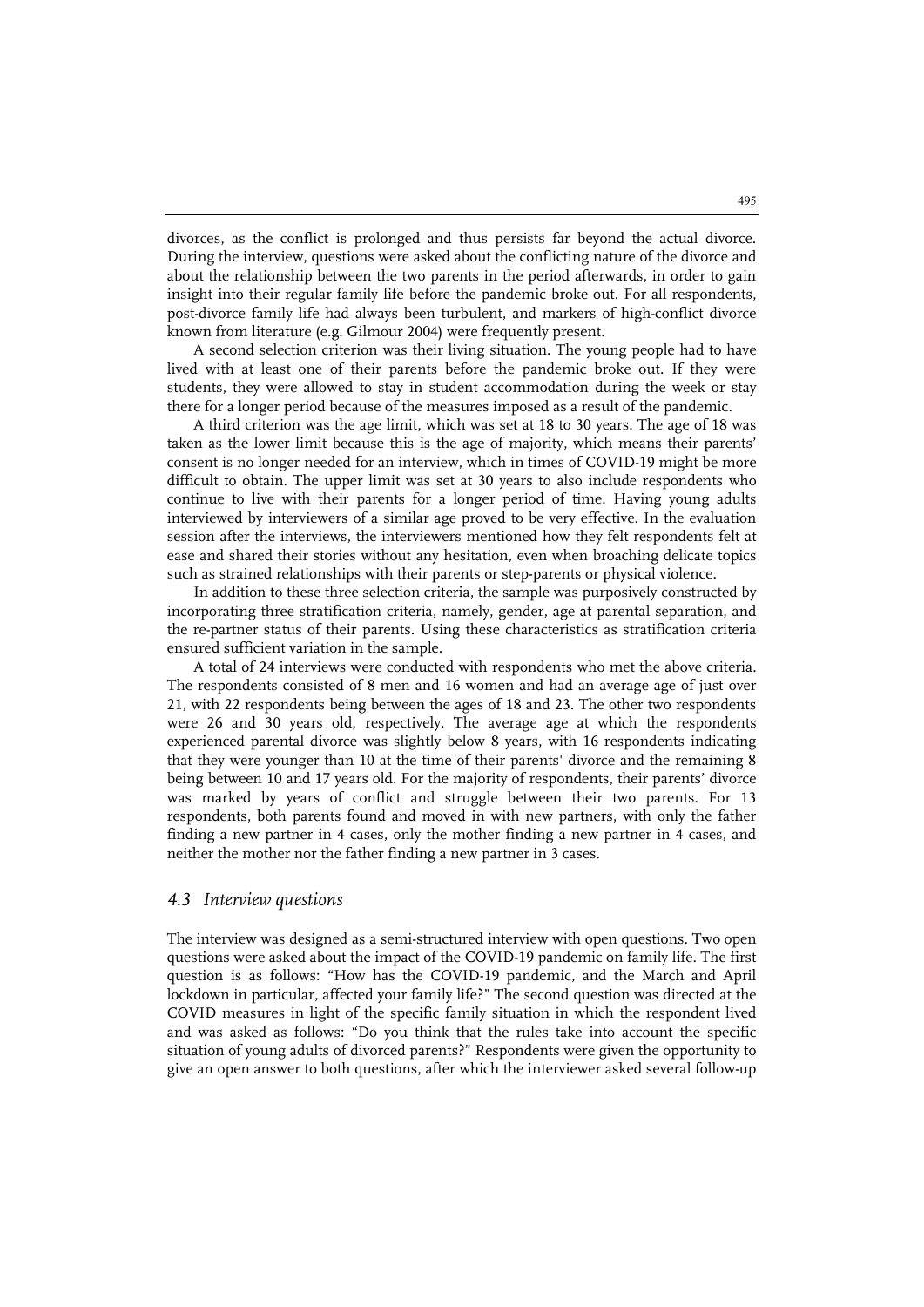questions to map out the respondents' experiences and perceptions with regard to the impact of the COVID-19 pandemic on their family lives, as well as their opinion on the rules and their suitability to divorced families.

#### *4.4 Analytical strategy*

The responses to the questions were transcribed and then analysed via Nvivo controlling for intercoder reliability. The coding scheme was drawn up in a data-driven manner, revolving around the themes of degree of contact and quality of relationships in the family system for the first research question and the appropriateness of the rules and possible suggestions for improvements to government action for the second research question, respectively. All findings described in following section were mentioned by several respondents. Each quote, belonging to a unique respondent, was chosen because it describes in a clear and/or concise manner what multiple people said.

#### **5. Findings**

#### *5.1 COVID-19 and its impact on family life*

#### 5.1.1 Contact with loved ones

First of all, many respondents mentioned personal contact with their parents, which in most cases had become less frequent. Especially if parents lived abroad, the travel ban and other strict measures such as mandatory quarantine and testing made contact even completely impossible for an extended period of time.

*It has had a massive effect on my family life. I can't go to see my Dad anymore because he's not in my bubble. (R20)*

*Hungary has closed its borders, so we can't get there. I usually go there during the school holidays and I haven't seen Dad since last Christmas. It's been almost a year, so that's quite a difficult situation. (R6)*

Some respondents mentioned that one of their parents would sometimes suggest not going to stay with the other parent because they thought, rightly or wrongly, that the other parent would not follow the rules as closely. Respondents indicated that this did not stop them from staying with their other parent and that they would sometimes tell a white lie to avoid alarming the concerned parent too much.

*During the lockdown, Mom did not want me to go to Dad because of the risk of infection. Dad is a lot more lax than Mom. So yes, I've noticed that she'd prefer it if I didn't go to Dad*  and that, if I do, she'd prefer it if I stayed there. I went to Dad anyway and I kept some *things from Mom. (R17)*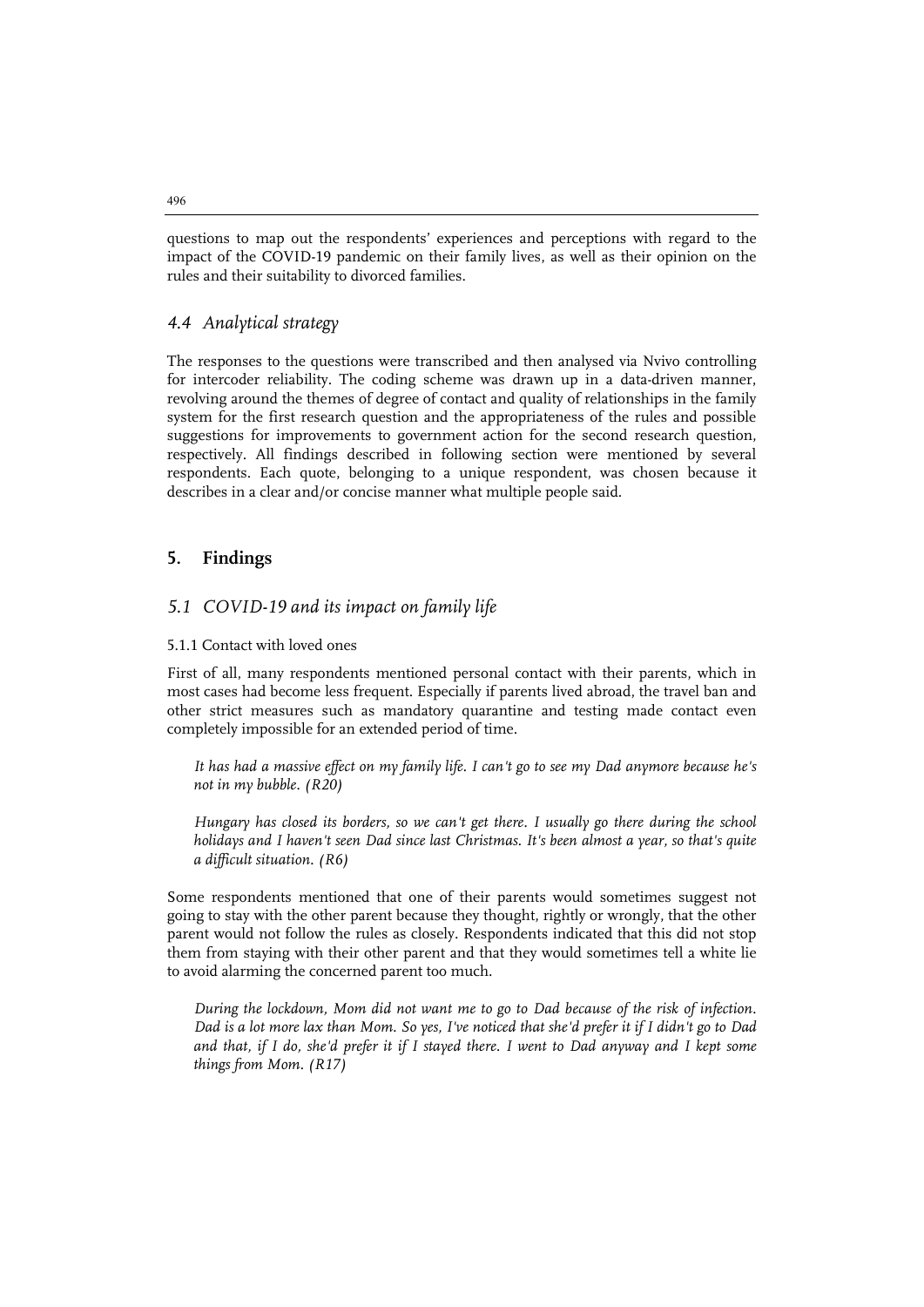Moreover, when it came to contact with their parents, the majority of respondents highlighted how they strove to meet their parents' expectations with regard to the frequency and nature of contact with them, behaving as they believed their parents wanted them to, which - of course - might differ between both parents.

*More like a brief visit. To show them that I'm still here and that I'm thinking of them and that they're important. I think Dad thinks about it a bit differently. He wants me to visit, but only if I do so on my own accord. He'd never tell me to visit, while Mom definitely would. She'll just tell me to come by and ask me about it. (R8)*

Furthermore, many respondents often told about decreasing contacts with stepsiblings living in the parental family with which contact had been interrupted due to the pandemic. Also the loss of contact with grandparents who gave practical support to their family, which - in turn - prompted a loss of downward intergenerational solidarity and affected family life, was often mentioned.

*I won't be able to have dinner with my stepbrother and stepsister either, which I used to enjoy. (R1)*

*We used to have dinner with our grandparents almost every day before. Mom would go grocery shopping and Grandma would cook. None of that is possible now. Now, I just see my grandparents from the balcony, and we have food delivered because Mom doesn't want to cook. (R18)*

However, respondents mentioned that they still keep in touch with their parents now that meeting face-to-face has become more difficult, using alternative means of communicating such as phone calls and text messages. These alternatives made it easier to cope with the loss of contact caused by the COVID-19 pandemic and the corresponding measures.

*I don't see Dad at the moment, but we call and message each other, so I still try to keep in*  touch with him. It has its disadvantages, because you spend a lot of time on your phone. It *does help, though, because you can stay in touch with your parents, and you can call or message other people too. (R16)*

Few respondents felt that the pandemic had hardly affected how frequently they were in touch with their parents, either because they were in contact with both parents or because they had only been in touch with one parent before the pandemic too.

*We're a bit older and live our own lives. Corona hasn't really changed that. I'm still in touch with both parents. (R7)*

*I don't see my Dad anymore, but I didn't see him before either, so nothing has really changed for me. (R9)*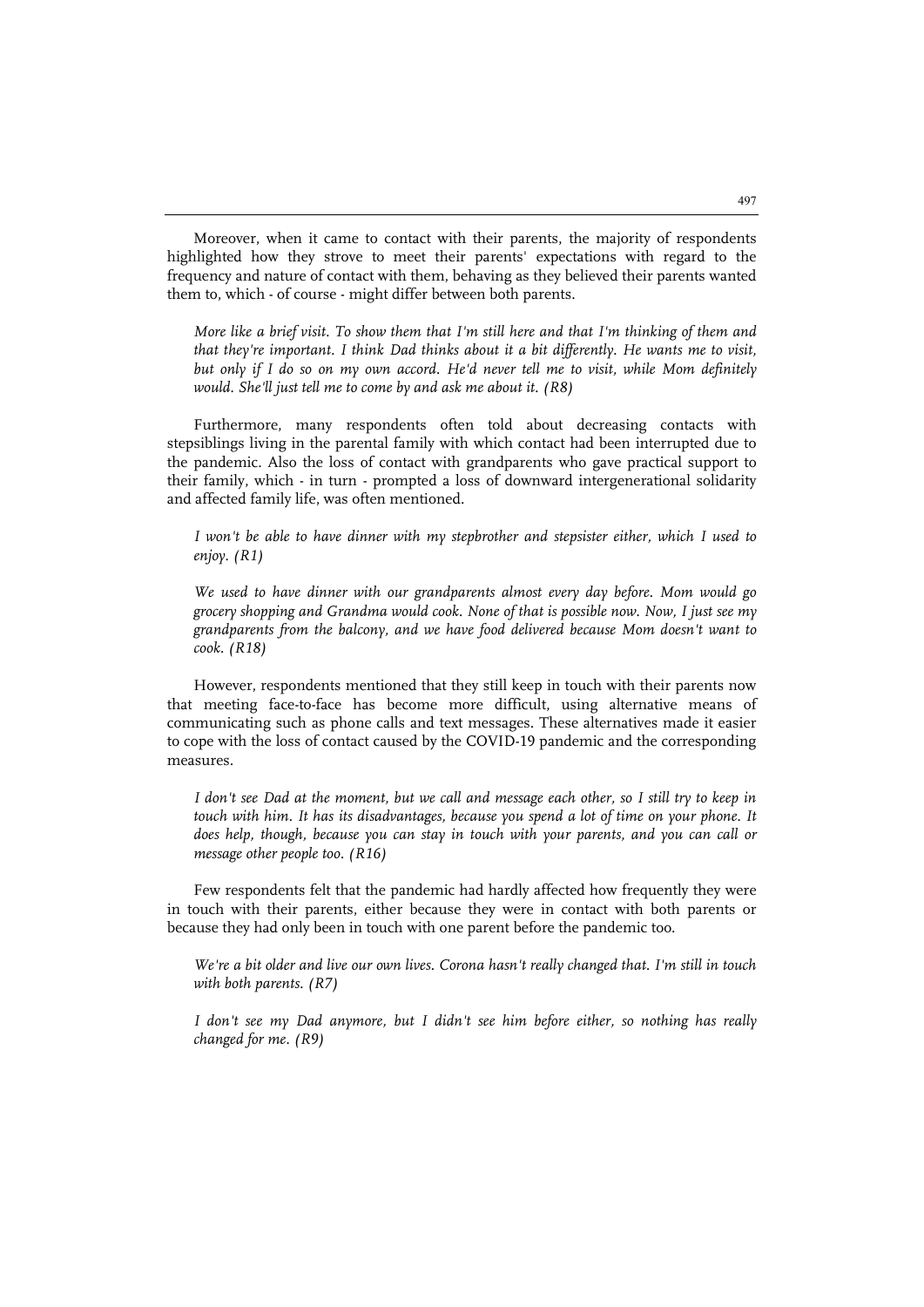Regarding contact with loved ones, the answers indicated that frequency of contact with parents but also with stepsiblings and grandparents decreased, that parents even suggested to avoid contact with the other parent and that young adults mostly strove to meet their parents' expectations. Alternative means of communicating were used in order to compensate for the lack of face-to-face contacts.

5.1.2 Quality of the parent-child relationship

Second, the corona pandemic and measures also affected the quality of interaction with parents. On the one hand, respondents reported that living with their parent had become more difficult now that they were forced to spend more time in each other's companies because of the measures to limit the spread of COVID-19.

*You're in your parents' hair the whole time, right. You spend each waking moment together, so conflict is pretty much unavoidable. I was living with my Mom. My Dad didn't make much of a fuss, but my Mom did. She was constantly arguing with me about minor things. (R21)*

A strained relationship between the respondent and one or both parents often affected the frequency of contact and sometimes even prompted the respondent to make drastic decisions on where to live. Some respondents reported deciding firmly to live with one parent or to stay in student accommodation for an extended period of time.

*Yes, COVID led me to completely leave my Mom, because she was too strict with me again and treated me like a child rather than a 20-year-old. (R25)*

As already mentioned, due to the travel ban respondents were not allowed to visit their parents living abroad. Especially when the relationship with the parent living in Belgium was strained, restrictions on staying with the other parent could be difficult and even dangerous in case of intrafamily violence.

*In March and April, I wasn't allowed to cross the border into the Netherlands to see my Mom. After my Dad became aggressive, I did end up crossing the border, but that's only because I was sobbing when I went to the border police and explained my situation. They ultimately allowed me to cross, but it did mean I was stuck in the Netherlands with Mom and couldn't go back whenever I wanted. (R11)*

On the other hand, some respondents indicated that their relationship with a parent had improved as a result of spending a lot of time together at home.

*I like it when Mom has to work from home, because it gives us the chance to cook together, which also helps calm her down. (R10)*

For some young adults, spending more time in each other's companies led to strained relationships and drastic decisions on where to live. Such changes in family systems in which young adults permanently dealt with parental disputes about their living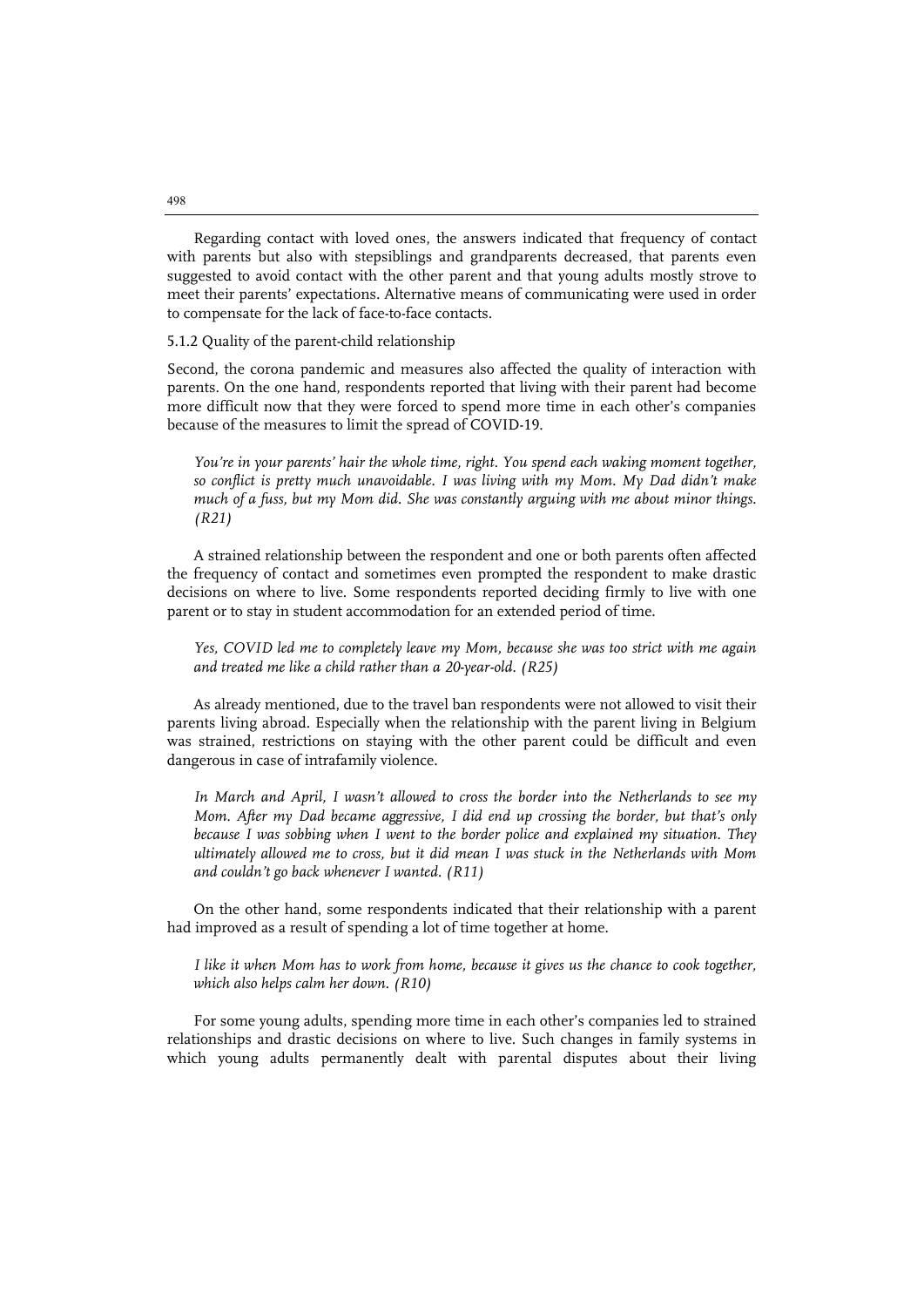arrangement, fuelled conflicts enormously and these escalated conflicts harmed the quality of the parent-child relationships even more. Moreover, safety risks for young adults increased in families characterized by intrafamily violence.

5.1.3 Quality of relationships with step-parents and (step-)siblings

Thirdly, the quality of the relationships with other members of their parents' households, such as siblings or stepparents was changing because of the pandemic and the measures imposed by the government. Again, many respondents reported that spending a lot of time together had led to strained relationships and few respondents even mentioned intrafamily violence.

*You spend more time inside, especially during a lockdown, and you're in each other's face the whole time. I get into arguments with my stepfather a lot more often, because he isn't the easiest person to live with. (R10)*

*I got into a fight with my stepmom because she's - and I'm sorry I have to say it this way an awful person. The fight started when I laughed out loud because she said something really stupid, and my father got very angry. He pushed me, I fell and I hurt my ankle. When I got back up, he pushed me up against a cupboard, which left me with bruised ribs. It was a very tense situation, but I still think the problem isn't my Dad, but my stepmom. (R11)*

Often, the rules, compliance with the rules and the different ways to interpret the rules were a source of discord in newly formed families. Some respondents managed to avoid arguments by coming up with creative solutions, even if they required a little extra effort.

*Everyone is allowed one so-called cuddle contact within their family. For us, that would be my Dad. However, I also have a girlfriend and my Mom has a new partner who has his own place but does spend a lot of time here. We've had arguments at times about who is and is not allowed to visit. (R2)*

*During the first lockdown, my stepfather didn't want us to visit Dad. Mom understood that it was very difficult for me, because Dad is all alone. He couldn't go to work, so he would just sit around at home all day long. If he were to have a fixed contact, it would've been me. My stepfather didn't allow me to see my Dad, though, and I guess I understand because everyone was scared of corona. After talking about it, we found a solution: I could go cycling with my Dad. We would see each other outside and keep our distance, so I could keep on seeing him.*  It was a solution that also worked for my stepfather. It wasn't as much fun for me, of course, *because I don't really like cycling. I'd say: "Yes, I want to see you, but I don't want to go cycling". This was painful for my Dad because it could seem as if I didn't want to spend time with him. (R24)*

Negative experiences in the relationships with these other family members could also prompt the respondents to prefer living with one parent over the other or to stay in student accommodation.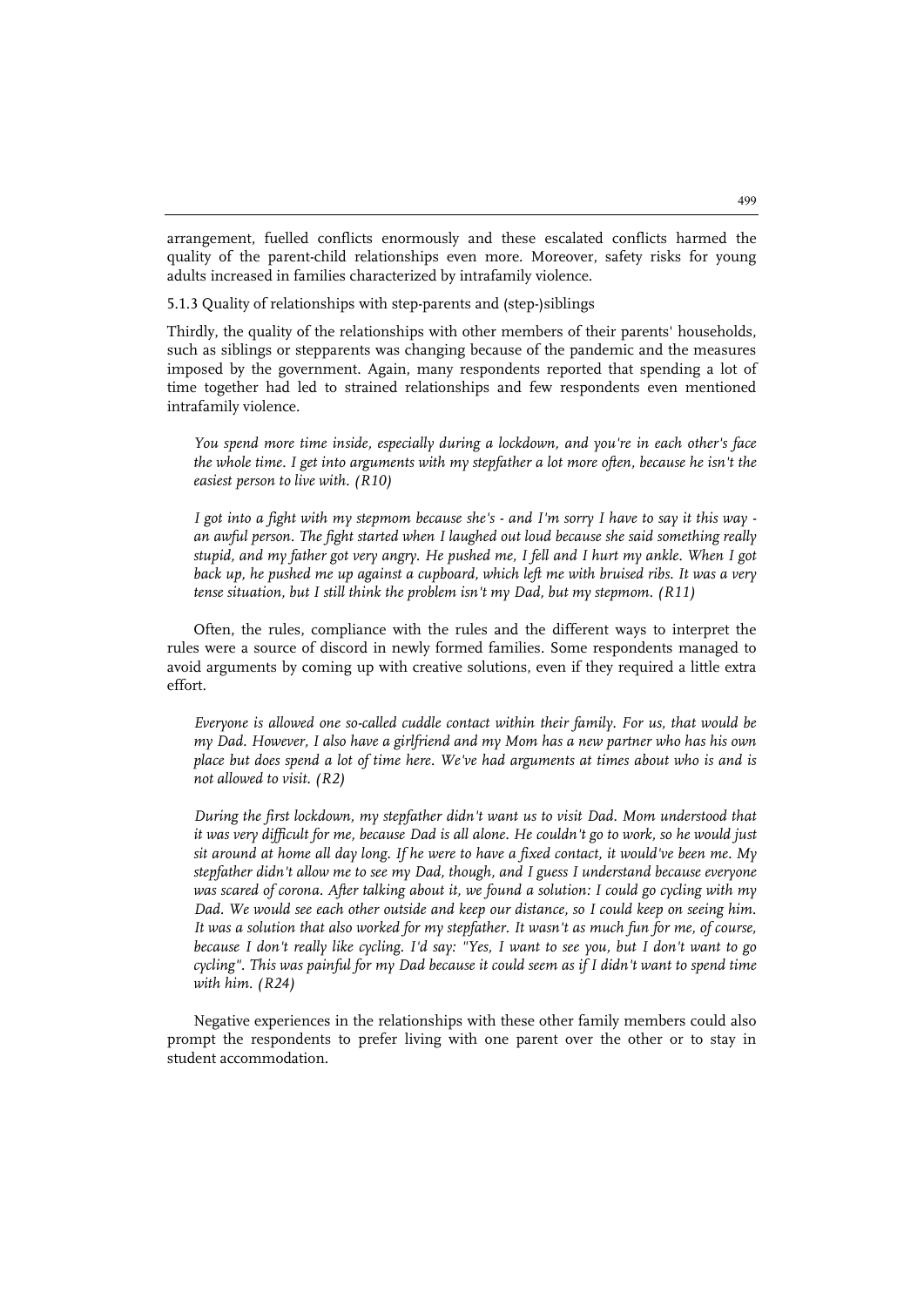*At the start of the lockdown, I stayed with Mom, which also made me realise how different the atmosphere was there than with Dad. I was just more at ease and felt more at home,*  which wasn't what I felt like with Dad. Because his new partner would be there all the time *due to the corona measures, I didn't feel very comfortable there, always having my stepmother around. Since then, I've started spending less and less time with Dad because I realised that I just didn't like it as much there. (R8)*

Also, the quality of relationships with (step)siblings and stepparents decreased due to tensions that rose from spending a lot of time together and from different ways to interpret the rules. The unusual circumstances experienced during the Covid-19 pandemic required increased flexibility and adaptability of young adults and their family members who lived in newly composed families.

5.1.4 Quality of family relationships between other members of the family

Fourthly, respondents recounted difficulties between other members of the family that arose during and because of the corona pandemic, and which also made it difficult for them to live harmoniously with their parent. In some cases, they even chose to live elsewhere because family life was too unpleasant.

*We have problems at home. Dad used to abuse Mom, so the divorce has been a relief in some*  way. On the other hand, my little brother has autism and can't go to school because of *corona, so he's home-schooled. Seeing as his room is a dump, he's living in the living room and he's now banned Mom from the living room because he spends his time playing games there. He really terrorises and threatens her. […] He's basically become Dad number two. I do want to visit Mom, but only on the condition that my brother isn't there. […] Whenever I visit Mom, we go to her room. Because Mom has nothing to motivate her, the house has become a complete, smelly mess, so I don't like visiting and don't see Mom that much. I moved in with my boyfriend, which ended up being a good decision given the situation at home. (R12)*

Also conflicts between other family members were an obstacle in dealing with the Covid-19 measures and participating in the new family life under these circumstances.

#### *5.2 COVID-19 rules tailored to divorce situations*

With the second research question, we strove to investigate whether the measures imposed by the government to contain the COVID-19 pandemic accommodate for the family situation of these young adults who experienced a high-conflict parental divorce when they were younger. In evaluating the rules, many respondents highlighted the special nature of 'young people' as an age group, believing that the rules should be more lenient towards young people, because they need friends with whom they can discuss anything they want, including their feelings. Several respondents even suggested a socalled reverse lockdown, in which restrictions are imposed on the most vulnerable people in society, such as frail elderly people, while young people are given more freedom. In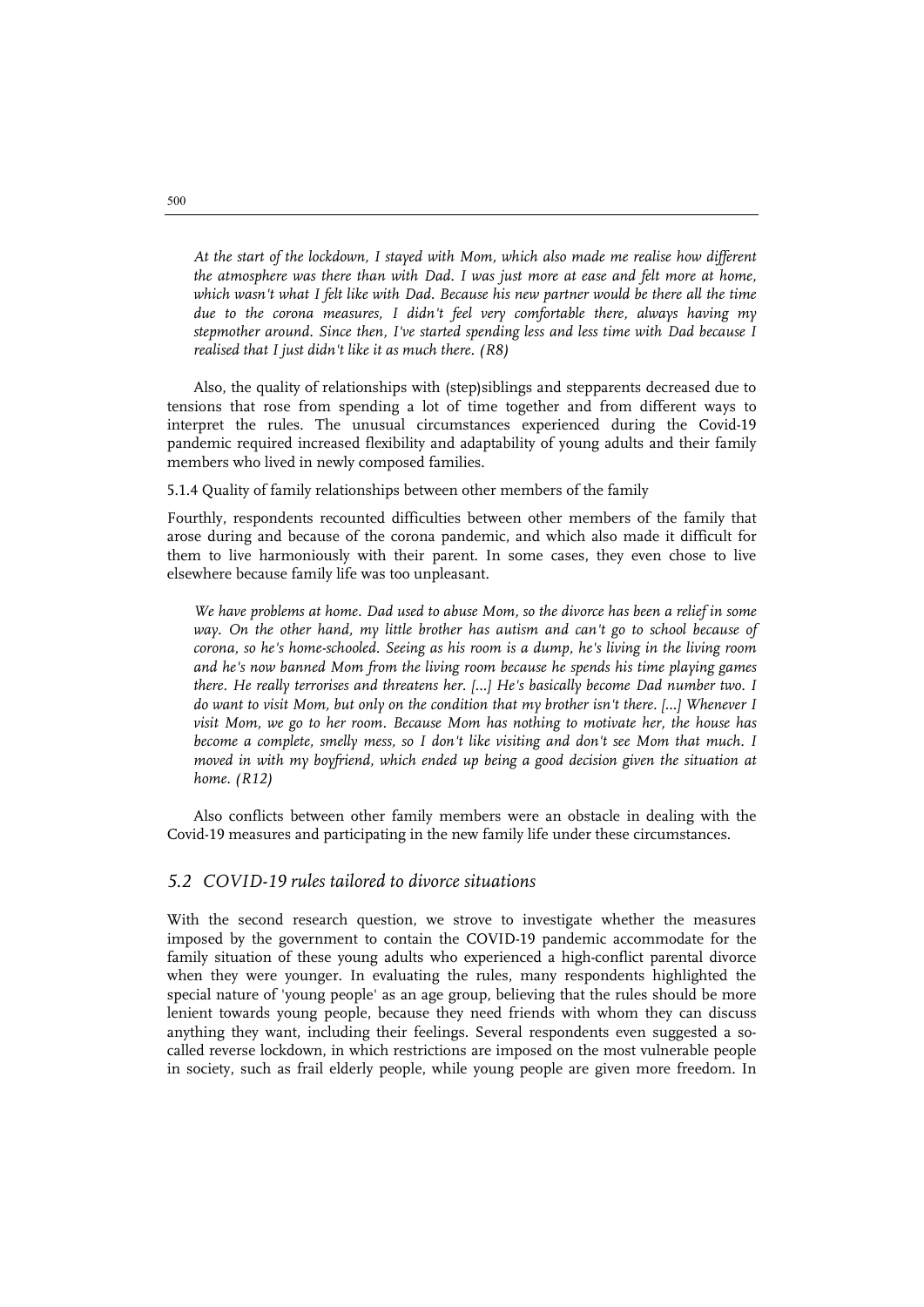addition to these general concerns about the rules for young people, four main ideas on the measures imposed in response to the COVID-19 pandemic emerged in relation to family situations of young people with divorced parents.

#### 5.2.1 Ambiguous rules

Firstly, it appeared that there were many different opinions about what the rules actually were. Some of the respondents reported that they did not know the rules because they simply didn't apply to them. Others considered it self-evident that children or young adults would be allowed to alternate between their parents, whereas others believed that this was not allowed. One respondent had not looked into the rules but saw both parents separately anyway, as they were convinced that this should be allowed.

*I don't really know, but I'd imagine that you'd still be allowed to go from one parent to the other. I think the rules allow for that, but I'm not sure (R23).*

*I don't know, but I did visit my Dad during corona. I just saw it as essential travel. I think children should be allowed to do so. (R7)*

Some of the respondents believe that they could continue to see both parents and that the rules therefore accommodated for the family situations of young people with divorced parents.

#### *Yes, because you're allowed to go from one of your parents to the other. (R26)*

Several other respondents believed that moving between two divorced parents was not allowed, but few resigned themselves to that. Some of them mentioned the alternative solutions they had looked for to see their other parent too, with one respondent indicating that they simply broke the rules.

*I know that non-essential travel was banned during the lockdown, but I still went to see Dad a few times and even though I was staying with Mom. I broke the rules, I guess. [...] I understand why they imposed those rules, but I still think that you can't stop children from seeing their parents. (R8)*

Overall, the findings indicated that rules were ambiguous what gave room for interpretation. In complex family systems where interactions are characterized by high levels of conflict, every room for interpretation can be considered as a new arena for disputes and escalation of conflicts between all members of the family.

#### 5.2.2 Poorly tailored rules

Secondly, those who thought they knew the rules were of the opinion that they did not accommodate for the family situations with divorced parents in which children or young adults lived with two families. After all, the reasoning behind what we called 'bubbles' no longer held for young adults living in two households.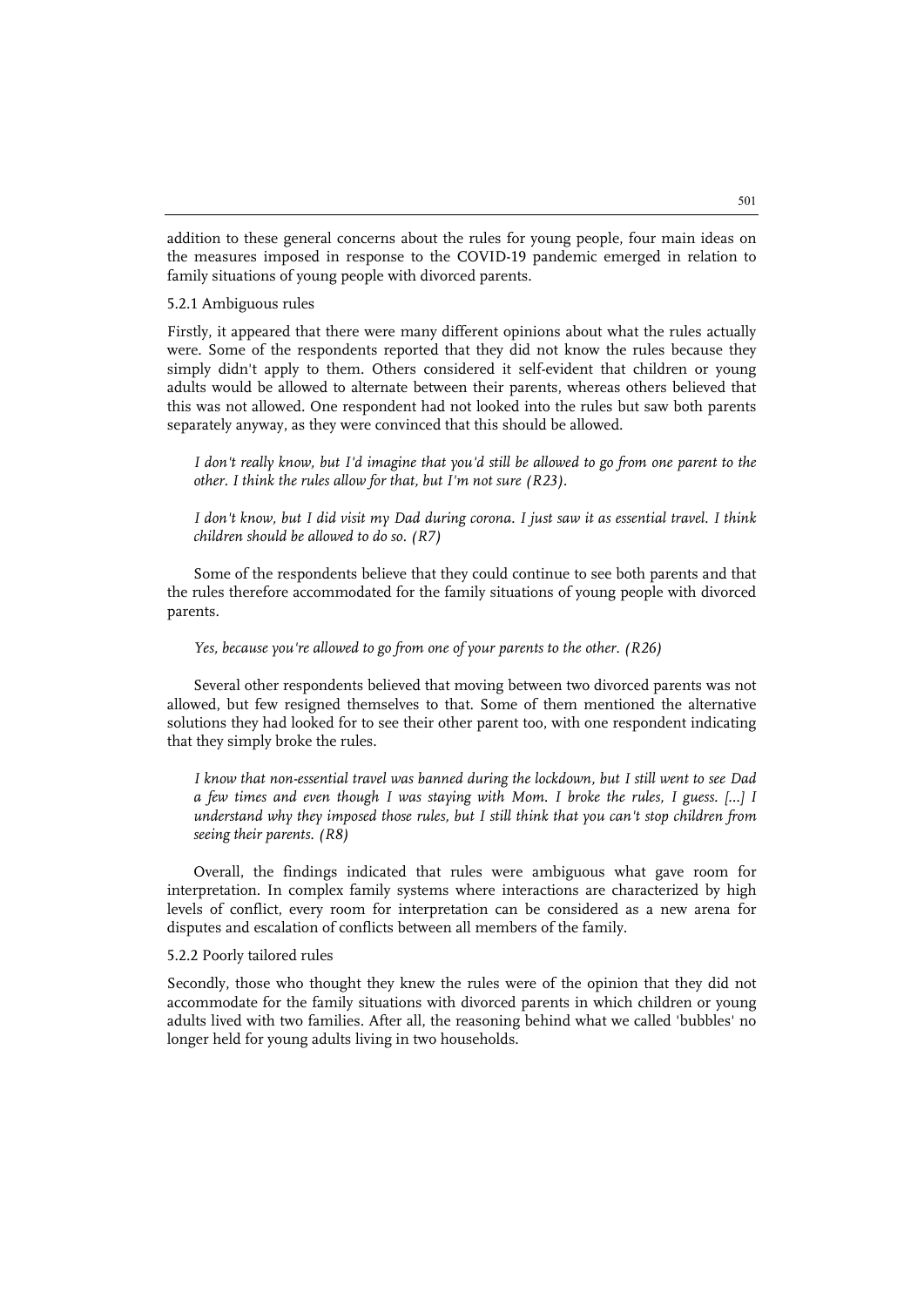*What we are and aren't allowed to is quite complicated, especially with those bubbles. If I go to one first and to the other next... To be honest, I'm still not entirely sure whether I'm allowed to do it this way. After all, my Dad sees other people every now and again and my Mom spends a lot of time with her boyfriend, so am I still in a real bubble? (R15)*

Conversely, strict compliance with the rules forced children or young adults to make difficult decisions or led to unbalanced situations, because single parents were still allowed to have a second 'cuddle contact' in addition to their child, whereas young adults who lived with one of their parents and therefore did not constitute a single-person household could only pick one' cuddle contact'. This created a major dilemma: should they pick their other parent as their 'cuddle contact'?

*None of the options really work. If you still see both of your parents, you'll have one bubble with one and another bubble with the other. Unless you say: I'm only staying with Mom during corona. You effectively force the other one out, so in the end, you're stuck between a rock and a hard place. (R21)*

*If I wanted to see my Dad, though, he'd be allowed to have me and another person as his 'cuddle contacts' because he's single. However, I'm only allowed to have one, because I live with my mother. In other words, I'd only be allowed to have one' cuddle contact', and I didn't want it to be my Dad. I opted to make my best friend my 'cuddle contact' and although my Dad didn't really like it, he did understand. Still, though, I think it's very difficult to get everything to fit. (R24)*

For this reason, several of the respondents argued that the rules on 'cuddle contacts' should be reviewed and expanded. They believe that children or young adults with divorced parents needed social contact just a little more and that parents should not count towards the total number of 'cuddle contacts'. On top of that, they believed they should also be able to strike a balance between their paternal household and maternal household.

*I think you should still be able to see someone besides your parents. (R18)*

Other respondents were stricter and believed that everyone should follow the rules for the greater good and that even people living in two households should adapt, even though this was more difficult for them than for young people living with both parents.

*I understand that people want to see both their parents and that co-parenting is preferred, but what I'd say is: just accept the situation as it is for now. [...] After all, we all have to look out for the doctors & nurses. Sure, you want to see both your parents, but is it really worth the risk? Instead, you could just say: "I'm going to spend a month in one place now, and we can make up for lost time later." That's how I always approached it. (R16)*

These findings indicate that policy makers who created these rules failed to take into account all specificities of new family types with poorly tailored rules as a consequence. Again, these respondents made clear that rules which were not suitable according to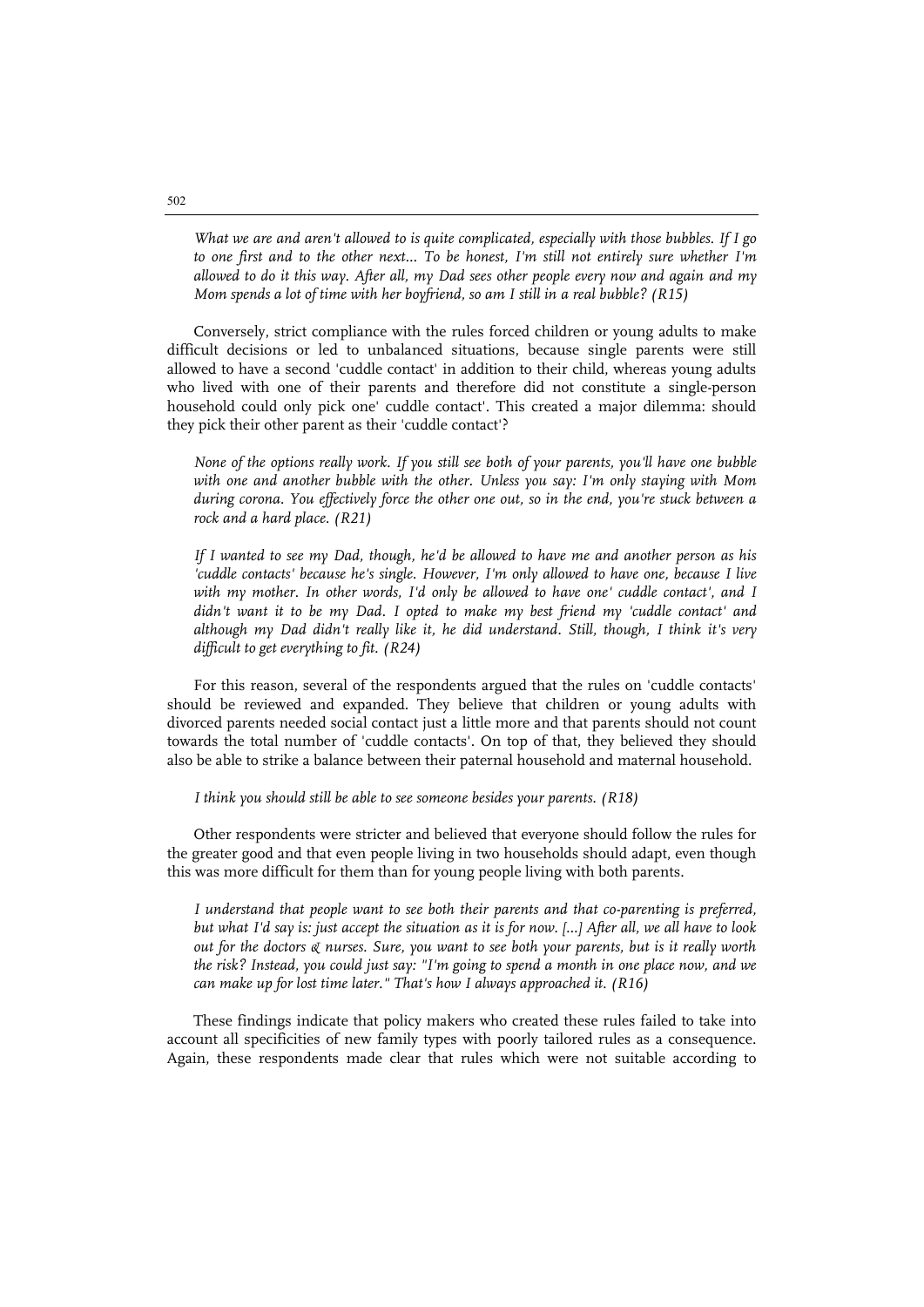family processes and family structures, were hard to follow and could lead to escalating conflicts.

#### 5.2.3 Ambiguity for adult children

Thirdly, some respondents highlighted specific features of divorce situations that were never given due consideration by the people who set the rules, especially with regard to the differences between minors and children of age. First of all, it was pointed out that whereas minors with co-parenting arrangements were still allowed to see both parents, the rules for children over the age of 18 who might still have co-parenting arrangements were unclear. Did they have to follow the same rules as adult children who had moved out of their parents' home and would not normally be allowed to visit their parents, unless their parents were in their bubble, or were they allowed to continue to visit both parents in the context of co-parenting, just as minors are? In some households, this led to situations in which minor siblings still went to see the other parent, whereas respondents over the age of 18 did not, even though the underlying reasoning did not make much sense.

*At first, the situation was very clear for minors. I, however, am a student over the age of 18,*  which meant that my brother was allowed to go, but I wasn't. Ultimately, though, you still *end up mixing the bubbles. (R2)*

On top of that, some respondents mentioned living with one parent and going to visit the other, which was fairly common since living arrangements no longer applied after a child reaches the age of majority.

Yes, I know that there was a rule for children under the age of 18 to allow for co parenting *during the first lockdown, which permitted week-on, week-off plans. But situations like ours hadn't been taken into account. We only go for visits, but we weren't really allowed to. (R19)*

Also the difference between minor children and young adults of age living together with parents led to rather weird situations if families strictly applied the rules about the social bubbles. These findings indicated again that rules were made with rather traditional family types in mind with less attention paid to those families who are characterized by other structures and processes.

#### 5.2.4 Role of Government

Fourthly, some respondents made statements about the role played by the government or the role it should play. On the one hand, several respondents believed that the government did not make the rules as clear as it should have and that it was not prepared for questions that arose in households that did not consist of a traditional nuclear family.

*In March and April, the rules were so unclear that I didn't know whether I was allowed to drive to see my Dad. I couldn't find an answer anywhere, and I even sent an e-mail to info@corona.be. They couldn't give me a clear-cut answer either because they'd never considered my situation. (R2)*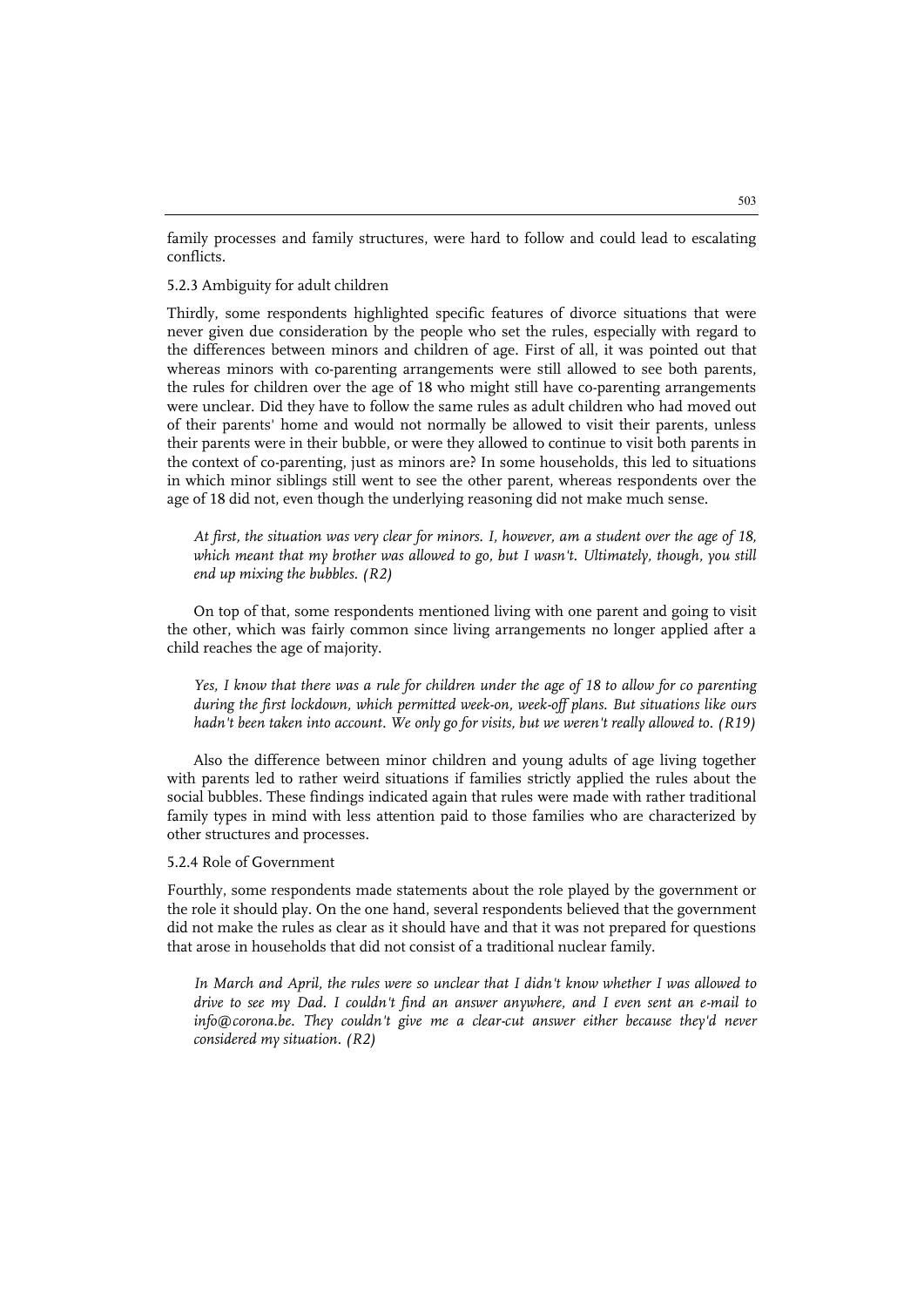A number of respondents believed that the government should impose more explicit rules to avoid ignorance, misunderstanding or even abuse of the rules.

*During the lockdown, it was said that moving from one parent to another constituted essential travel. At the same time, my Dad, who works for the police, told me that lots of parents stopped bringing their children to the other parent. There are lots of cases of people saying that their ex-spouse is unwilling to do handovers because they're not allowed. It's essentially a way for these people to bully each other, of course, but the children ultimately pay the price. I think that they should say a lot more about this in press conferences or that more attention should be given to social care in general. For many children, corona has made life at home a lot more difficult. (R14)*

Others believed that it was impossible for the government to impose a one-size-fits-all rule, because no two situations were the same and rules often made complex situations even more difficult. One respondent indicated that the government had probably not given much thought to the family life of children and young adults of divorced parents, but that it would not be overly strict in enforcing the rules either.

*The government could explicitly have the rules cater for the family life of children of divorce, but in the end no two situations are the same. The government can make as many rules as it wants, but do the rules really work if they're too complex? (R22)*

Different meanings about the role of Government could be observed. For respondents dealing with high conflict between parents after a parental divorce, it should be on the one hand easier if rules were more detailed and tailored to specific situations but on the other hand the question rose whether rules suitable for everyone could even exist.

#### **6. Conclusion and discussion**

In this paper, we addressed two research questions. First, we investigated the impact of the COVID-19 pandemic and the measures to stop the spread of the virus on the family lives of 18-to-30-year-olds from the Belgian province of Limburg whose parents had been through a high-conflict divorce before they were 18 years old and who were still living with at least one of their parents. The findings show that for some respondents, the frequency of contact with their parents decreased, unless they were already living with only one parent before the pandemic and were no longer in touch with the other parent. Contact with a parent living abroad became even more infrequent as a result of COVID-19 and respondents were also more likely to avoid contact in the event that one of the members of their parents' respective households developed symptoms. Respondents indicated that they took their parents' expectations into account with regard to staying in touch, although some of them also made their own plans against their parents' will. Secondly, the quality of the relationship with their parents changed, often in a negative way. Most respondents reported getting into more arguments, which prompted some of them to live with one parent over the other or to stay in student accommodation. Relationships with other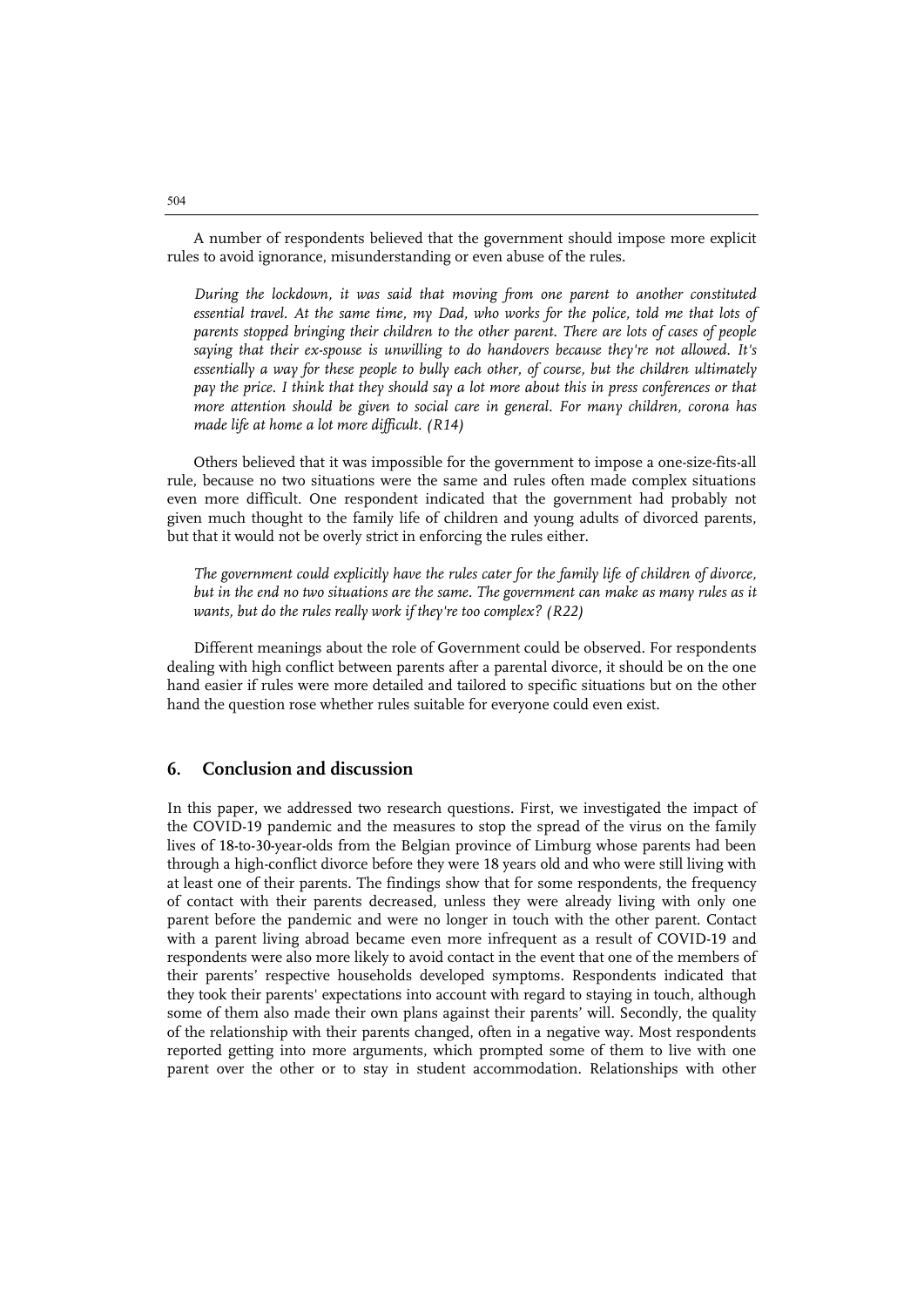members of their parents' households, such as step-parents, also suffered because of the increased proximity to one another. Different interpretations of and approaches to the rules led to frustration and quarrelling in families. Strained relationships between other family members as a result of the COVID-19 pandemic also had an impact on the respondents' family lives.

On the other hand, we investigated the extent to which these young adults believed the COVID-19 measures imposed by the government accommodated for their family situation. First and foremost, we saw that there are many different opinions about what the rules actually are and how they should be interpreted. Secondly, those who believed they knew the rules mainly indicated that due consideration had not been given to the situation of young adults with divorced parents. Thirdly, the distinction made between children under and over the age of majority were unclear or illogical. Fourthly, there is a variety of views on what the role of the government was or should be. Virtually everyone believes that government regulations offered little support and stability. In addition, the majority of respondents believe that the government should be more explicit about how the rules apply to households that do not consist of traditional nuclear families.

The overall findings make clear that in a contemporary society where three out of ten families with children under 25 who still live at home are not a classic nuclear family and one out of ten adults between 18 and 79 is in a permanent relationship with a noncohabiting partner, rules should preferably be tailored to accommodate for different family contexts. At the very least, the interpretation of a shared rule should be explained in such a way that everyone can act in accordance with the spirit of the law if their specific family situation is not explicitly defined, which did not happen in Belgium.

Besides that, many findings from the present study might be indicating that restricting or even denying contact with those who act as support during a pandemic, even if they do not live together or live together permanently, is not desirable. Although the COVID-19 rules were intended to benefit everyone, several unintended but harmful consequences rose, such as making typical intergenerational support impossible, which puts parenting under pressure, escalating conflict situations between parents or between parents and children due to the ambiguous nature of the rules on non-essential movement, or keeping social bubbles so small that violence within families becomes invisible to the network or the wider outside world. Moreover, we know from literature that the dynamics of escalating conflicts are hard to reverse, so policy makers should be aware that avoiding conflict escalation in families which frozen in the transition of divorce, should be of major importance. Further research will explore the long-term effects of the measures related to the Covid-19 pandemic for family systems characterized by high conflict between parents (Johnston & Campbell 1988).

From a family sociology perspective, and in line with previous research on adaptive and flexible families in Flanders and beyond, we find that family policies benefit more from a "feeling family paradigm" to describe families rather than defining a family in terms of household, positions, activities or how they display (Ciabattari 2016; Finch 2007; Morgan 1996; Pasteels 2020). Using "a family is a household" as a starting point ignores more current definitions that use roles and positions, interactions and even emotions to define families. The feeling family paradigm, for instance, uses emotions as a measure to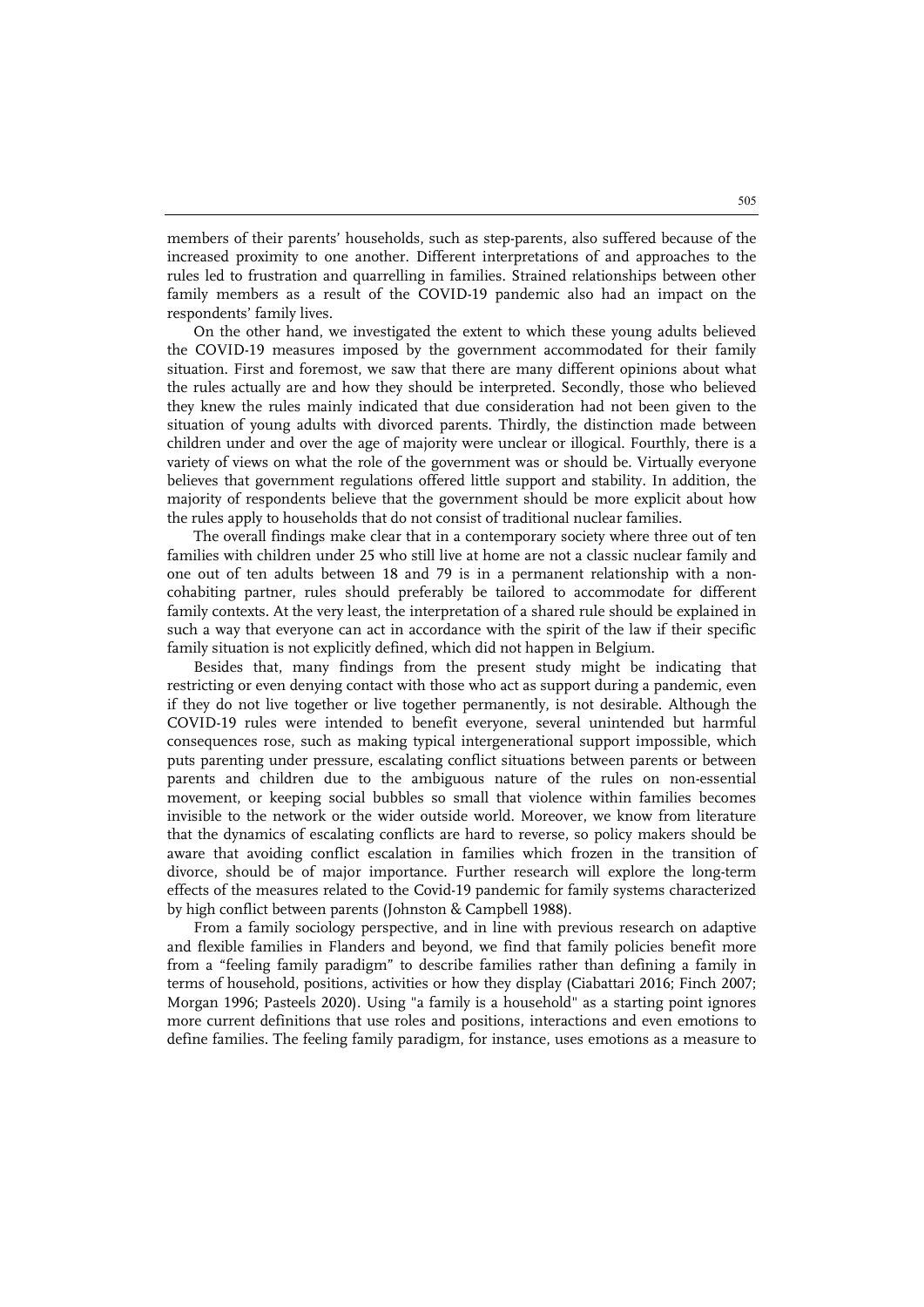define families and thus keeps relevant third parties who do not live with the family but with whom one has a close affective relationship in focus.

In order to adequately develop COVID-19 rules that are tailored to a wide range of families, paying particular attention to the most vulnerable families, we recommend that policy makers include a multi-actor and multi-disciplinary perspective in the decisionmaking processes. Taking a multi-actor perspective involves considering rules from the different positions of all actors involved, taking into account the specific characteristics of each position in a specific context. Children of divorced parents, for example, are the only actors in post-divorce family systems who occupy a dual-dynamic and flexible position, and all rules must be interpreted with this position in mind. A multi-disciplinary perspective is required to thoroughly predict the impact of the rules on all family types by combining insights from multiple disciplines. The perspectives of virologists, epidemiologists and doctors on the one hand are essential, but the input of psychologists, pedagogical experts, lawyers and social workers is also necessary to foster the mental wellbeing of all adolescents, especially those from vulnerable families who have gone through a high-conflict divorce and who have or still are in close contact with social workers and/or the judiciary.

More concretely spoken, implementing clear rules that are also tailored to nontraditional families, explaining how, for example, regular joint custody arrangements should be understood in the light of new concepts such as non-essential travel, social bubbles and hug buddies, is the first action a government can take to facilitate the wellbeing of all families. In addition, it is essential to mobilise actors from the social work domain who can pick up signals of troubling situations and intervene in escalating situations in vulnerable families, which are isolated from the outside world due to pandemic restrictions. Only by keeping in mind the situation of the most vulnerable families in society can we ensure everyone's well-being amidst the stresses of a pandemic.

This study has several limitations. Recruiting the respondents through higher education students led to a selection of 18 to 23 year olds who were mostly still students themselves and therefore more dependent on their parents than working young people. This means that this study did not cover the experiences of young people who are already working and/or are somewhat older but still live at home. Secondly, we chose to have the data collected by a larger number of interviewers in a shorter fieldwork period, in order to minimise the impact of the rapidly changing reality at the time of the pandemic on the findings obtained. The disadvantage of this strategy is that both the sample and the interview guide remain unchanged and did not evolve during the fieldwork period, which is often the case in qualitative research in order to achieve full data saturation.

#### **Data availability**

The data that support the findings of this study are available on request from the corresponding author, IP. The data are not publicly available due to privacy restrictions.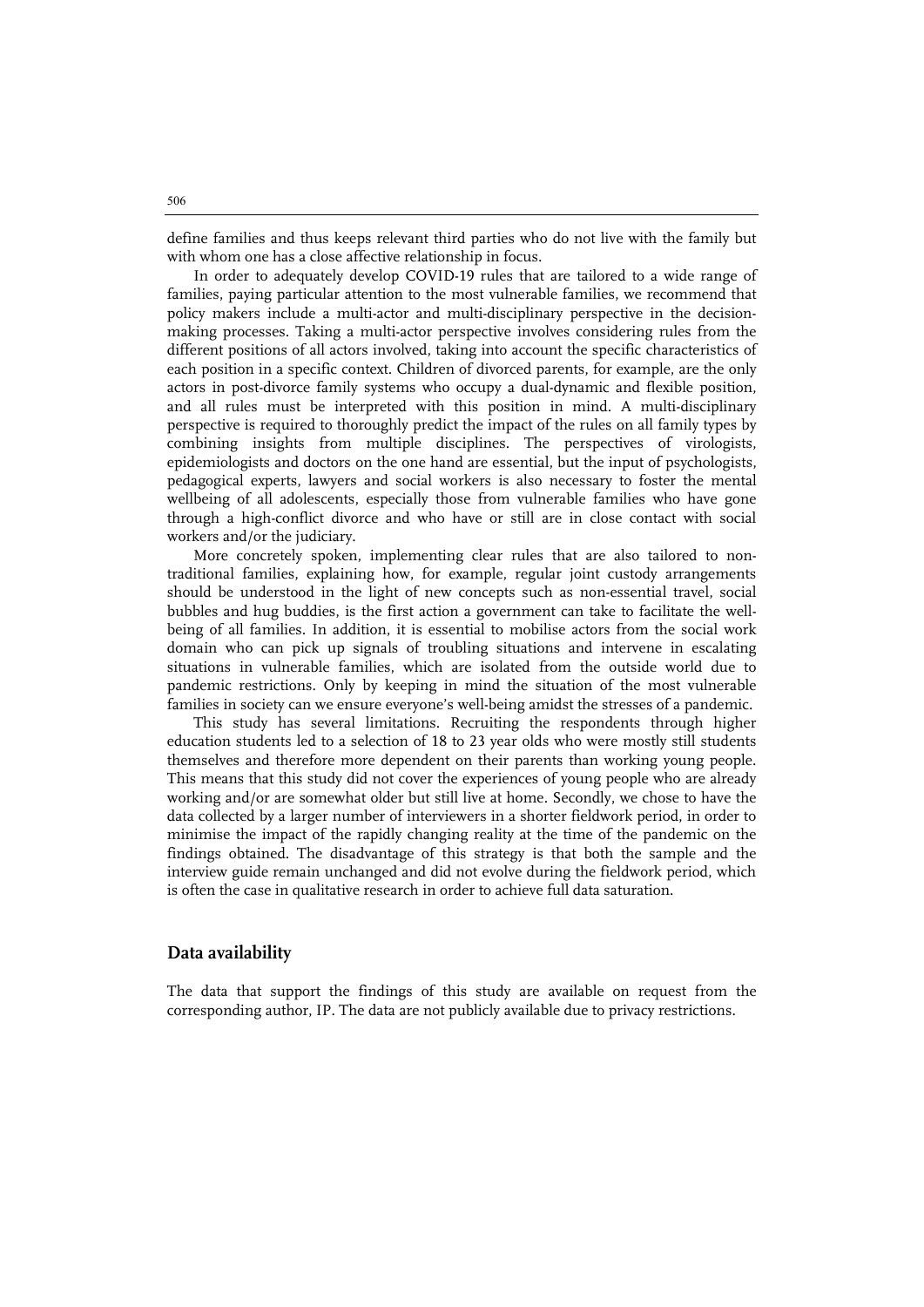#### **References**

- Amato, P. (2001). Children of divorce in the 1990s: an update of the Amato and Keith (1991) meta-analysis. *Journal of Family Psychology*. 15, 3, 355-370. https://doi.org/10.1037/0893-3200.15.3.355
- Bettinger-Lopez, C., & Bro, A. (2020). *A double pandemic: domestic violence in the age of COVID-19*.

https://www.cfr.org/in-brief/double-pandemic-domestic-violence-age-covid-19 [retrieved June 12, 2021]

- Ciabattari, T. (2016). *Sociology of families: change, continuity, and diversity*. Thousand Oaks: Sage Publications.
- Dominelli, L., Harrikari, T., Mooney, J., Leskošek, V., & Tsunoda, E.K. (Ed.) (2020). *COVID-19 and social work: A collection of country reports*. https://www.researchgate.net/publication/343219006\_COVID-
	- 19\_AND\_SOCIAL\_WORK\_A\_COLLECTION\_OF\_COUNTRY\_REPORTS [retrieved
	- February 25, 2021]
- Donato, S., Parise, M., Pagani, A., Lanz, M., Regalia, C., Rosnati, R. & Iafrate, R. (2021). Together against COVID-19 concerns: The role of the dyadic coping process for partners' psychological well-being during the pandemic. *Frontiers in Psychology*, 11, 1-9. https://doi.org/10.3389/fpsyg.2020.578395
- Federale Overheidsdienst Binnenlandse Zaken [FPS Home Affairs], (2020a*), 18 MAART 2020. - Ministerieel besluit houdende dringende maatregelen om de verspreiding van het coronavirus COVID-19 te beperken* [Ministerial decree implementing urgent measures to restrict the spread of coronavirus COVID-19]

http://www.ejustice.just.fgov.be/eli/besluit/2020/03/18/2020030331/staatsblad [retrieved June 30, 2021]

Federale Overheidsdienst Binnenlandse Zaken [FPS Home Affairs], (2020b), *23 MAART 2020. - Ministerieel besluit houdende dringende maatregelen om de verspreiding van het coronavirus COVID - 19 te beperken* [Ministerial decree implementing urgent measures to restrict the spread of coronavirus COVID-19]

http://www.ejustice.just.fgov.be/eli/besluit/2020/03/23/2020030347/justel [retrieved June 30, 2021]

Federale overheidsdienst Binnenlandse Zaken [FPS Home Affairs], (2020c) *COVID-19: Overlegcomité gaat over tot verstrengde lockdown, 30 oktober 2020* [Consultation committee proceeds to tightened lockdown]

https://www.belgium.be/nl/nieuws/2020/covid\_19\_overlegcomite\_gaat\_over\_tot\_vers trengde\_lockdown [retrieved June 30, 2021]

Federale overheidsdienst Binnenlandse Zaken [FPS Home Affairs], (2020d) *28 NOVEMBER 2020. - Ministerieel besluit houdende wijziging van het ministerieel besluit van 28 oktober 2020 houdende dringende maatregelen om de verspreiding van het coronavirus COVID-19 te beperken* [Ministerial decree amending the ministerial decree of october 28th 2020 implementing urgent measures to restrict the spread of coronavirus COVID-19]

http://www.ejustice.just.fgov.be/cgi\_loi/change\_lg.pl?language=nl&la=N&table\_name =wet&cn=2020112801 [retrieved June 30, 2021]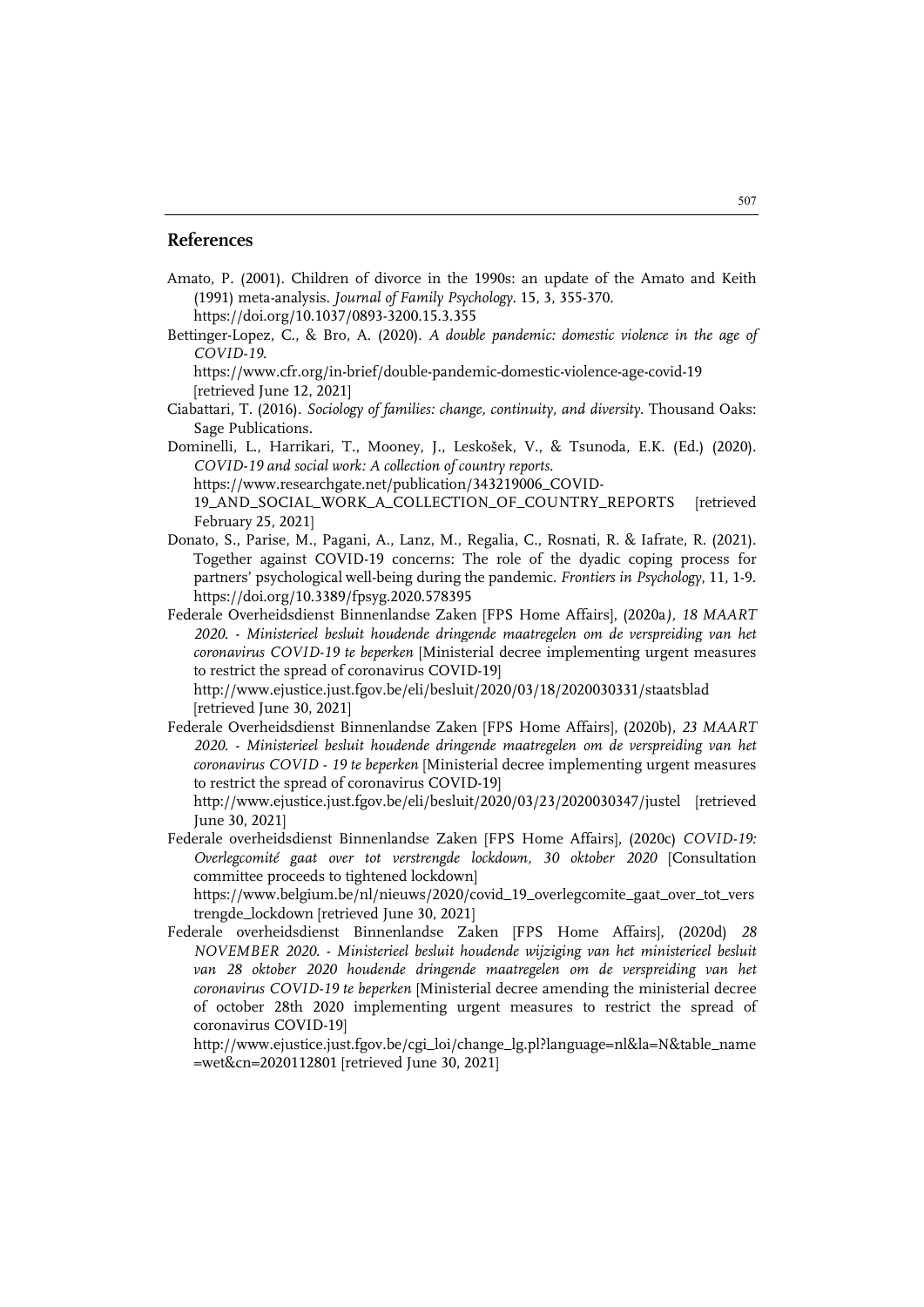Finch, J. (2007). Displaying families. *Sociology*, 41, 65-81. https://doi.org/10.1177/0038038507072284

Gilmour, G.A. (2004). *High-conflict separation and divorce: options for consideration*. Ottowa: Department of Justice.

Grych, J. H. (2005). Interparental conflict as a risk factor for child maladjustment: Implications for the development of prevention programs. *Family Court Review*, 43, 1, 97–108.

https://doi.org/fcre.2005.43.issue-1

- Johnston, J. R., & Campbell, E.G. (1988). *Impasses of divorce: The dynamics and resolution of family conflict*. New York: The Free Press.
- Johnston, J., & Roseby, V. (1997). In the name of the child: A developmental approach to understanding and helping children of conflicted and violent divorce. New York: The Free Press.
- Iztayeva, A. (2021). Custodial single fathers before and during the COVID-19 Crisis: Work, care, and well-being. *Social Sciences*, 10, 3, 94.

https://doi.org/10.3390/socsci10030094 Lebow, J. (2020a). Family in the age of COVID-19. *Family Process*, 59, 2, 1-4.

https://doi.org/10.1111/famp.12543

- Lebow, J. (2020b). The challenges of COVID-19 for divorcing and post-divorce families. *Family Process*, 59, 3, 967-973.
	- https://doi.org/10.1111/famp.12574
- Levkovic, I. & Shinan-Altman, S. (2021). Impact of the COVID-19 pandemic on stress and emotional reactions in Israel: a mixed-methods study. *International Health*, 13, 358– 366.

https://doi.org/10.1093/inthealth/ihaa081

- Morgan, D. (1996). *Family connections: an introduction to family studies*. Cambridge: Polity Press.
- Pasteels, I. (2019). Naar een innovatieve aanpak van hoogconflictueuze scheidingen. Cahiers *Politiestudies*, 51, 171-186.
- Pasteels, I. (2020). *Adaptive and flexible families in contemporary society. Some evidence from Flanders and beyond*. Antwerp: University of Antwerp, Faculty of Political and Social Sciences, Department of Sociology.
- Pasteels, I. & Bastaits, K. (2020). Loneliness in children adapting to dual family life. In: Kreyenfeld, M. & Trappe, H. (Eds.), *Parental life courses after divorce and separation in Europe.* London: Springer, 195-213.
- Peterman, A., Potts, A., O'Donnell,M., Thompson, K., Shah, N., Oertelt-Prigione, S., & van Gelder, N. (2020). Pandemics and violence against women and children. *Center for Global Development Working Paper*, 528.

https://www.cgdev.org/sites/default/files/pandemicsand-vawg-april2.pdf. [retrieved June 28, 2021]

Pieh, C., O´Rourke, T., Budimir, S. & Probst, T. (2020). Relationship quality and mental health during COVID-19 lockdown*. PLoS ONE*, 15, 9, 1-10. https://doi.org/10.1371/journal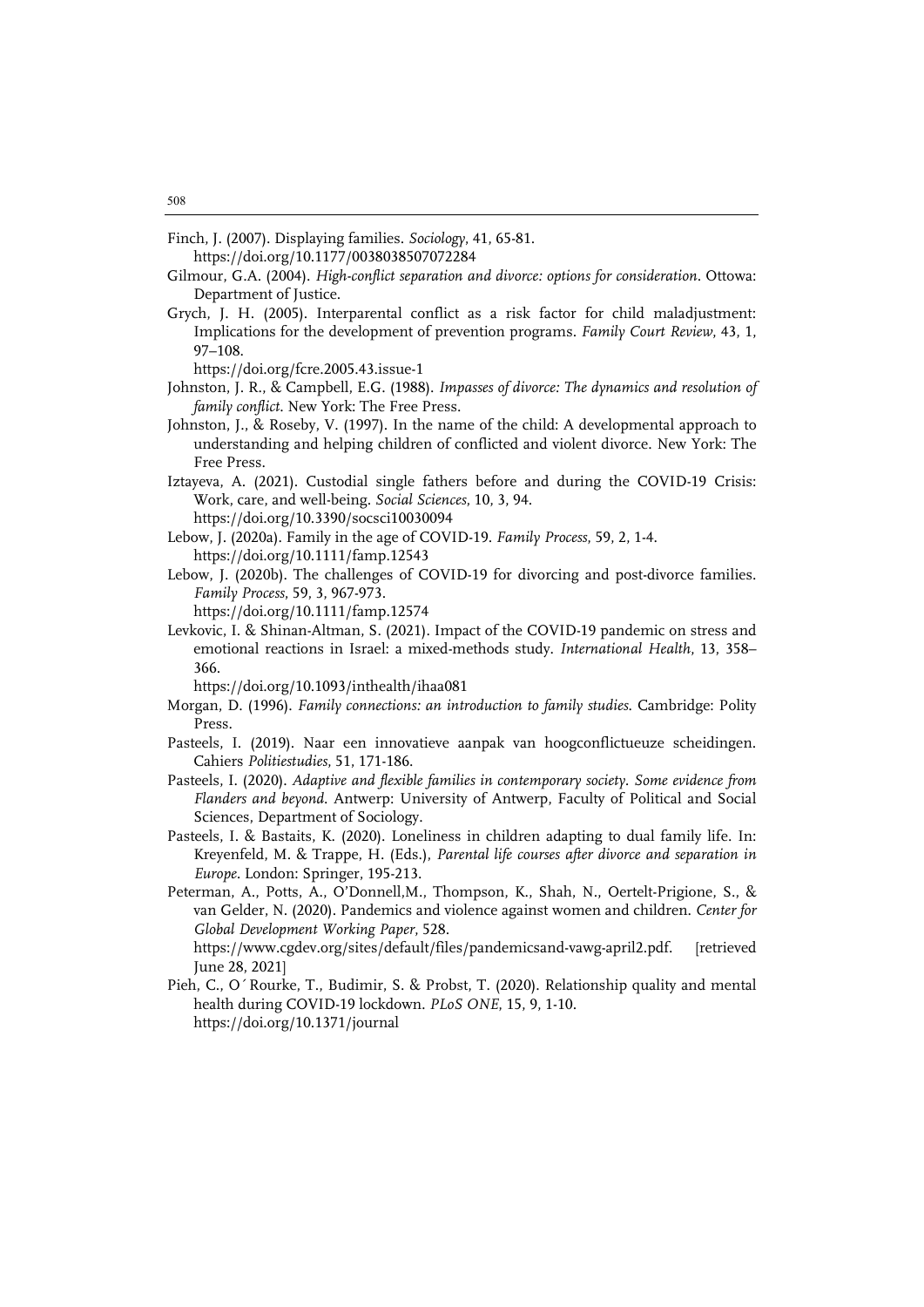Polak, S. & Saini, M. (2018). The complexity of families involved in high-conflict disputes: a postseparation ecological transactional framework. *Journal of Divorce & Remarriage*, 60, 2, 114-170.

https://doi.org/10.1080/10502556.2018.1488114

Sciensano (2021). *Belgium COVID-19 epidemiological situation*.

https://epistat.wiv-isp.be/covid/covid-19.html [retrieved March 28, 2021]

- Shifflett, K., & Cummings, E. (1999). A program for educating parents about the effects of divorce and conflict on children: An initial evaluation. *Family Relations*, 48, 1, 79–89. https://doi.org/10.2307/585685
- Stewart, R. (2001). *The early identification and streaming of cases of high-conflict separation and divorce: A review*. Ottawa: Department of Justice.
- Taub, A. (2020). *A new COVID-19 crisis: Domestic abuse rises worldwide*. New York Times, 6. https://www.nytimes.com/2020/04/06/world/coronavirus-domestic-violence.html [retrieved June 30, 2021]
- World Health Organization (2021). *WHO Coronavirus (COVID-19) Dashboard*. https://covid19.who.int/ [retrieved March 28, 2021]
- Zhang, H. (2020). The influence of the ongoing COVID-19 pandemic on family violence in China*. Journal of Family Violence*. https://doi.org/10.1007/s10896-020-00196-8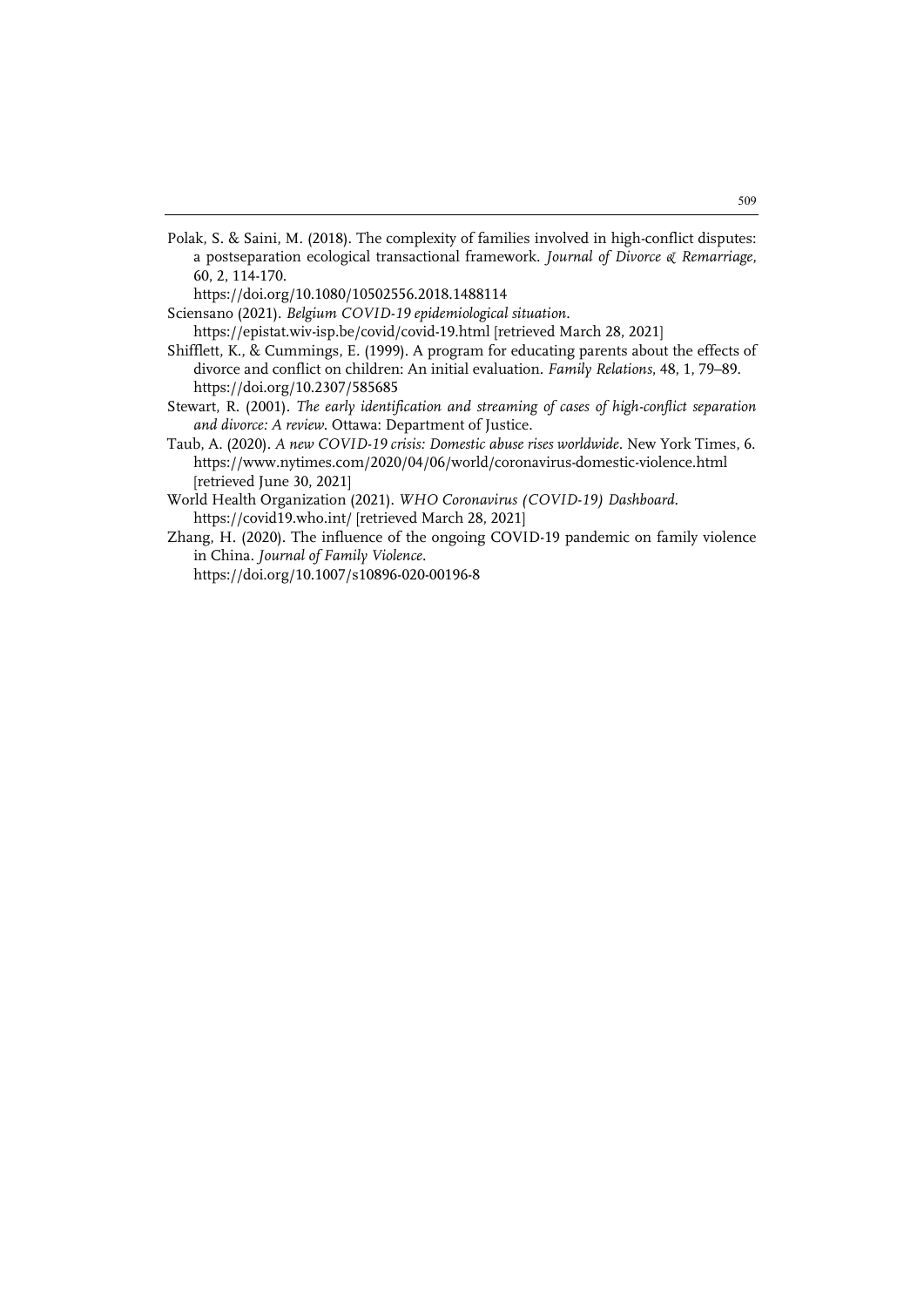## **Information in German**

#### **Deutscher Titel**

Auswirkungen der COVID-19 Pandemie auf junge Erwachsene und das Erleben ihres dualen Familienlebens in Folge einer hochkonflikthaften elterlichen Scheidung

#### **Zusammenfassung**

**Fragestellung:** Dieser Beitrag beschreibt die Auswirkungen der COVID-19 Pandemie auf junge Erwachsene, die eine hochkonflikthafte elterliche Scheidung erlebten, sowie den Einfluss auf ihr Familienleben, das die befragten 18- bis 30-Jährigen den COVID-Maßnahmen zuschreiben.

**Hintergrund:** In der jüngeren Literatur wurden zwar Auswirkungen der COVID-19 Pandemie auf das Familienleben beschrieben, allerdings wurden bislang junge Erwachsene, die elterliche Konfliktsituationen nach einer elterlichen Scheidung erleben, nicht berücksichtigt.

**Methode:** 24 ausführliche Interviews wurden in der belgischen Provinz Limburg erhoben, unter Verwendung eines teilstrukturierten Leitfadens mit offenen Fragen. Die Analyse erfolgte mittels Nvivo.

**Ergebnisse:** Die Kontaktfrequenz mit Eltern reduzierte sich, und Kontakte mit im Ausland lebenden Eltern waren nahezu unmöglich. Unterschiedliche Interpretationen von und Zugangsweisen zu den Regelungen führten zu Frustration und Streit in den Familien. Die Beziehungsqualität mit den Eltern veränderte sich häufig negativ. Die Befragten wiesen darauf hin, dass nach ihrer Einschätzung die Situation junger Erwachsener mit geschiedenen Eltern nicht ausreichend berücksichtigt wurde.

**Schlussfolgerung:** Um angemessene COVID-19 Regelungen zu entwickeln, die ein weites Spektrum von Familien, darunter auch besonders gefährdete, erfassen, wird empfohlen, dass politische Entscheidungsträger\*innen Familien basierend auf Gefühlen ("feeling family paradigm") definieren, anstatt haushaltsbasierte Definitionen zu verwenden, und dass multidisziplinäre und Multi-Akteurs-Perspektiven im Entscheidungsprozess berücksichtigt werden.

**Schlagwörter:** hochkonflikthafte Scheidung, divorce transition impasse, Familienpolitik, COVID-19, duales Familienleben